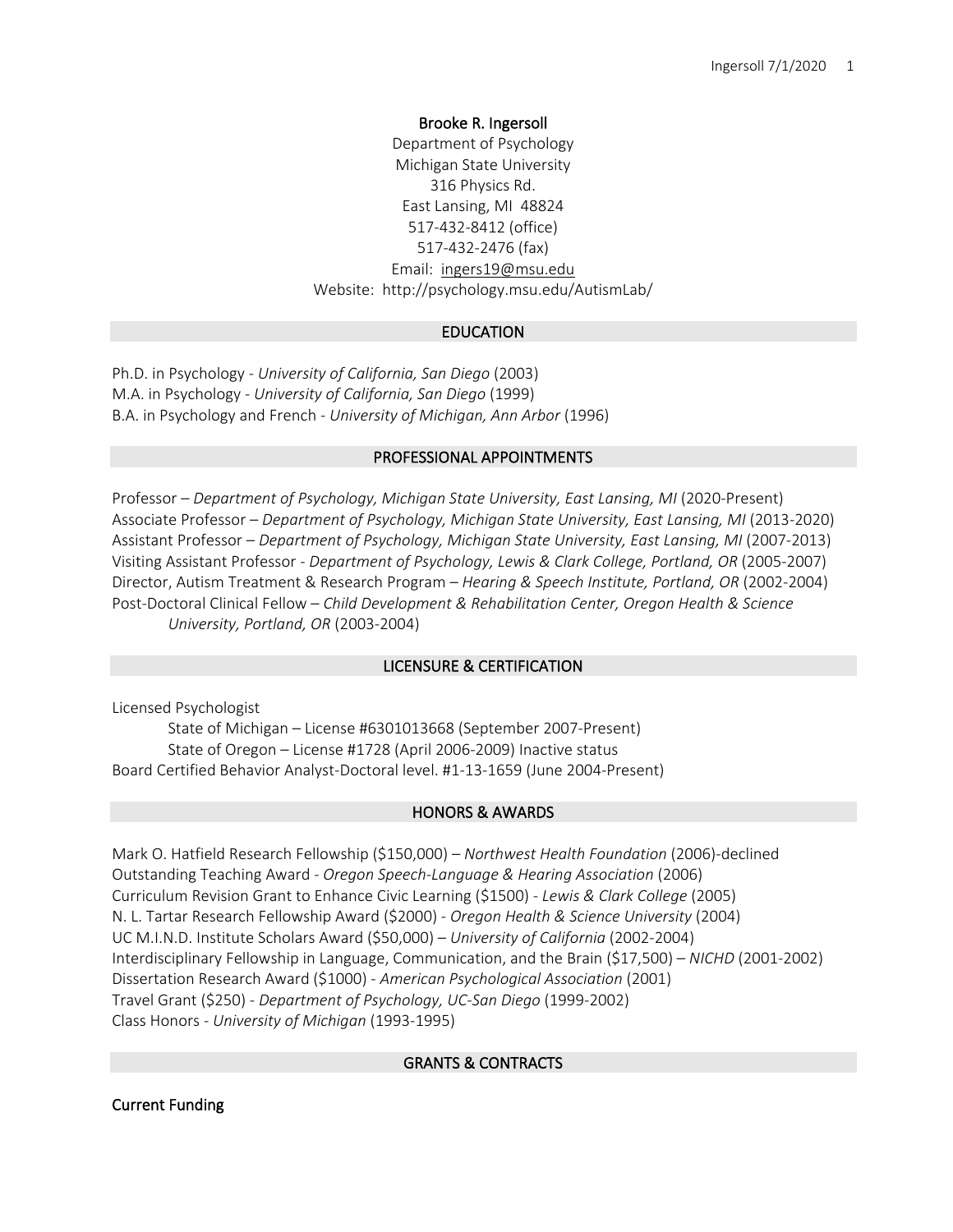NIH RO1 6/1/2020-5/31-2025

Ingersoll (PI)

*2/4: Improving the Part C Early Intervention Service Delivery System for Children with ASD: A Randomized Clinical Trial.* 

This multi-site RCT community effectiveness trial will examine the potential benefit of training early intervention providers to deliver a focused imitation intervention for toddlers at risk for ASD. \$3,270.361. Role: PI

Eagles Autism Challenge Foundation, Inc. 03/01/2020-2/28/2022

Pellecchia (PI)

*A randomized trial of Project ImPACT, an evidence-based intervention for infants and toddler with autism spectrum disorder.* 

This project will conduct a pilot effectiveness trial to examine the effectiveness of a parent-mediated intervention for toddlers with ASD on parent and child outcomes in a Part C system. MSU subcontract: \$29,948. Role: Co-I

R21DC015550-01A1, NIDCD 04/01/2017-03/31/2020

Nicole Talge (PI)

*Neonatal ABRs and Heritable Risk for ASD*

The goal of this study is to evaluate the feasibility of measuring click-evoked auditory brainstem responses (ABRs) among infants who vary in heritable risk for autism spectrum disorder (ASD). \$426,250 Role: Co-I

# Completed Funding

Blue Cross Blue Shield of Michigan Foundation 05/15/2018-11/14/2019

Josh Plavnick (PI)

*Connections: A Pilot Investigation of an Early Childhood Transition Program for Children with Autism Spectrum Disorders.*

This study will examine the feasibility of a transition program for children with ASD transition from the behavioral health to education system.

\$50,000 Role: Co-I

R40MC27704-01-00, HRSA/MCHB 09/01/2014/-08/31/2017 Brooke Ingersoll (PI)  $(NCE - 08/31/2019)$ *Comparative efficacy of a self-directed and therapist-assisted telehealth parent training intervention for children with ASD* This study will examine the efficacy of a self-directed and therapist-assisted version of a telehealth program designed to teach parents of young children with autism strategies to support their child's social communication. \$899,579 Role: PI

RAIND Initiative, Michigan State University 11/01/2016-10/31/2017 Amy Nuttall (PI)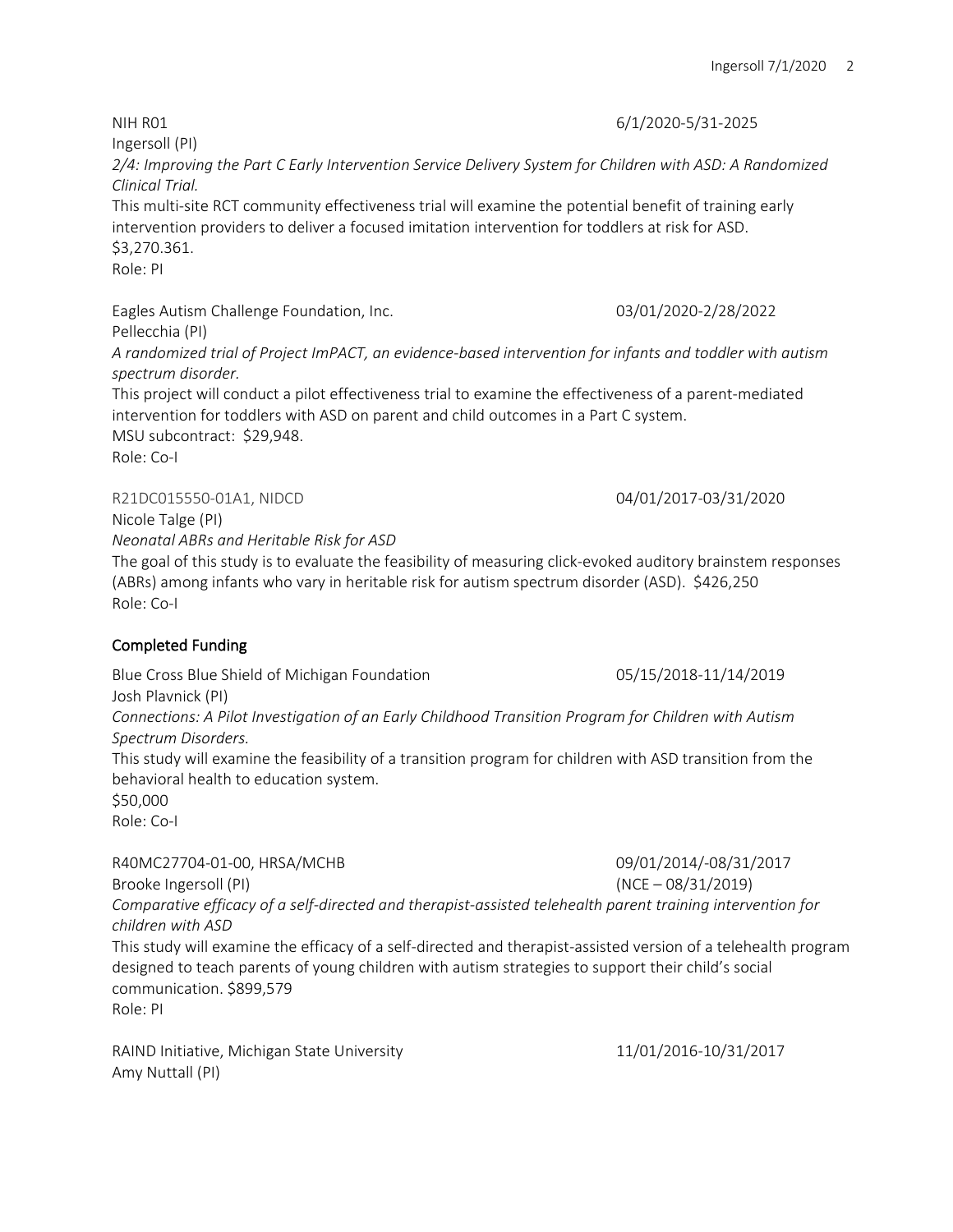*Developing innovative methodologies for understanding the experiences of typically developing adolescent siblings of individuals with autism spectrum disorders*

This study will develop and pilot novel measures for assessing the impact of autism on typically developing siblings. \$49,311

Role: Co-I

RAIND Initiative, Michigan State University 02/01/2014-01/31/2016 Brooke Ingersoll (PI)  $(NCE - 01/31/2018)$ *Examining the reach and implementation of internet-based parent training*  This study will examine access and usage patterns by community referrals to an internet-based parent training program for young children with ASD. \$100,000 Role: PI

R324A14004, NCSER 07/01/2013/-06/30/2016

Aubyn Stahmer (PI) (NCE – 06/30/2017) *Adapting an evidence-based program for infants and toddlers at high risk for autism* This study will use a community participatory research model to adapt an evidence-based parent training curriculum developed for preschool-aged children with ASD for use with infants and toddlers at risk for ASD. MSU subcontract: \$122,667 Role: Co-I

RAIND Initiative, Michigan State University 02/01/2014-01/31/2016

Paneth and Kerver (Co-PIs)

Perinatal Risk Factors, Developmental Delay and Autism Spectrum Disorders in Offspring. This study examined the role of maternal obesity and iodine levels during pregnancy as a risk factor for ASD symptomatology and cognitive and behavioral functioning in the preschool period. \$100,000. Role: Co-I

AR093396, CMDRP 09/01/2010-08/31/2013 Ingersoll (PI) (NCE - 09/30/2014) *Development of an internet-based parent training intervention for children with ASD.* This project developed and piloted a distance-learning program to teach parents of young children with autism strategies to support their child's social communication. \$558,547. Role: PI

Organization for Autism Research 05/01/2013-04/30/2014 Plavnick and Ingersoll (Co-PIs) *Assessing the effectiveness of video-based group instruction to enhance traditional social skills training for school-aged children with autism spectrum disorders.* Investigated the efficacy of video enhanced social skills instruction for children with ASD. \$30,000. Role: Co-PI

Ingersoll (PI)

*Effectiveness of Reciprocal Imitation Training for Adolescents with Low-Functioning Autism.* Conducted a pilot RCT to evaluate the preliminary efficacy of using a naturalistic imitation intervention developed for preschoolers with ASD with adolescents with ASD and severe to profound intellectual disability. \$112,604. Role: PI

# Autism Speaks 12/01/2011-11/30/2013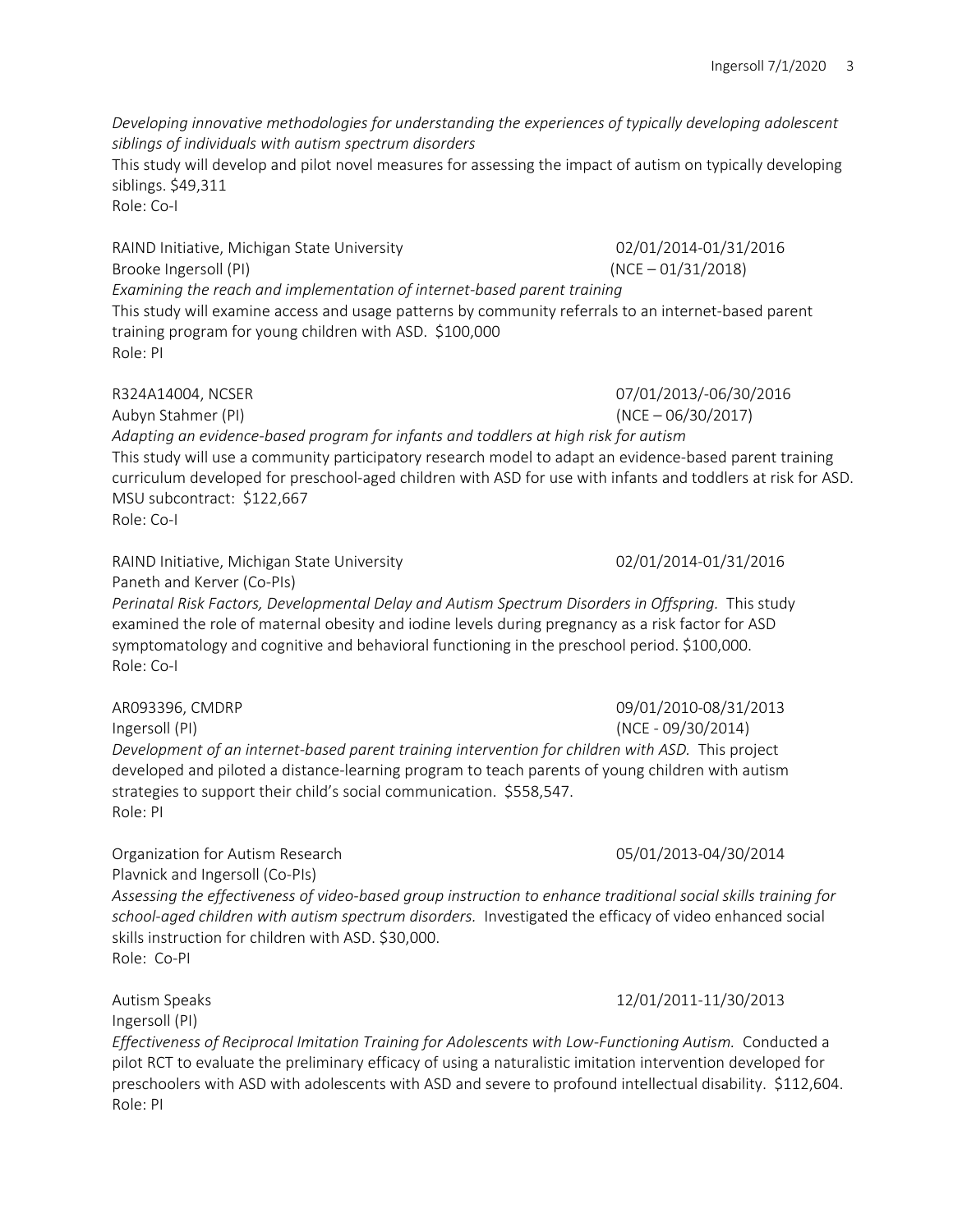Autism Speaks Weatherstone Mentor-Based Graduate Fellowship 09/01/2011-08/31/2013 Ingersoll (PI) *Using an internet-based program to teach naturalistic intervention techniques to parents of children with autism.* Investigated the efficacy of using an internet-based intervention with remote coaching to train parents of young children with autism to teach their child imitation skills. \$56,000. Role: Faculty Mentor Mentee: Allison Wainer Livingston Education Service Agency 09/01/2010-06/30/2012 Ingersoll (PI) *Implementation of Project ImPACT.* Contract to provide training for intervention providers in Project ImPACT curriculum. \$65,429. Role: PI Autism Speaks Mentor-Based Graduate Fellowship 01/01/2009-12/31/2010 Ingersoll (PI) A sibling-mediated imitation intervention for young children with autism. Investigated the efficacy of training older siblings to implement a naturalistic imitation invention with their younger siblings with autism. \$56,000 Role: Faculty Mentor Mentee: Katherine Meyer FACT Coalition Grant, Michigan State University 04/01/2008-03/31/2010 Ingersoll (PI) *Improving outcomes for children with autism: Training teachers as parent trainers. Investigated the effect* of a classroom-based parent training model on social-communication development in preschool-aged children with autism. \$50,000. Role: PI Autism Speaks (\$137,264) 08/01/2006-07/31/2008 Ingersoll (PI) (NCE – 07/31/2009) *Teaching imitation skills to young children with autism: Predicting response to a naturalistic socialcommunication intervention.* Investigated efficacy of a naturalistic imitation intervention for young children with autism. \$137,264. Role: PI Oregon Department of Education, OSLP 09/01/2005-06/30/2007 Arick (PI) *Regional Program Autism Training Sites: Parent training project.*  Sub-contract to support the training of early childhood special education teachers to provide parent training to families of children with autism. \$30,000 Role: Trainer Organization for Autism Research 04/01/2004-03/31/2005 Ingersoll (PI) *Teaching children with autism to imitate symbolic gestures using a naturalistic intervention.*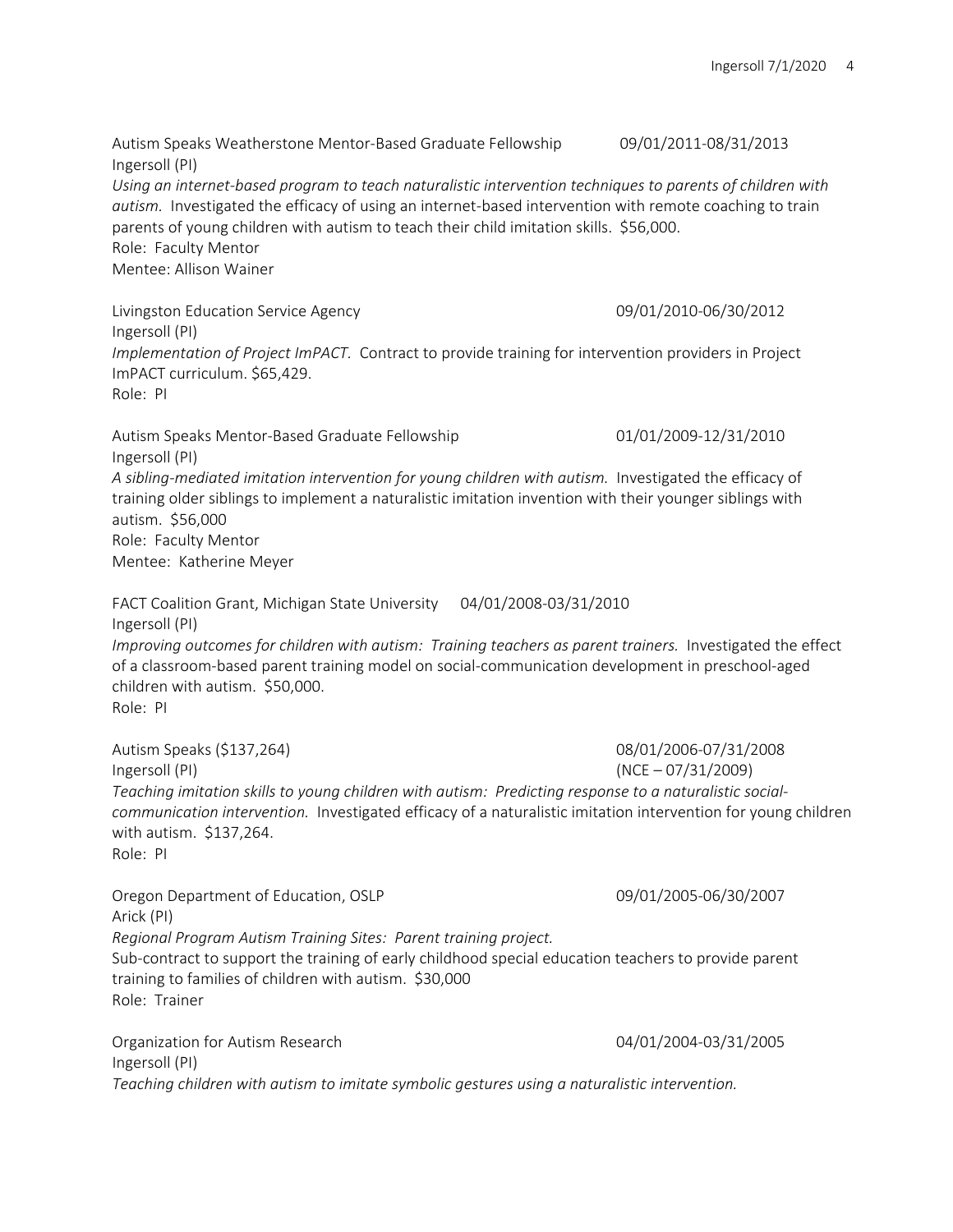Investigated the effect of a naturalistic imitation intervention on the imitation and spontaneous use of meaningful gestures in young children with autism. \$24,184. Role: PI

# PUBLICATIONS

\*indicates student paper

# Books

- Ingersoll, B. & Dvortcsak, A. (2010). *Teaching social-communication to children with autism: A practitioner's quide to parent training and a manual for parents (2 book set).* New York: Guilford Press.
- Ingersoll, B. & Dvortcsak, A. (2019). *Teaching social communication to children with autism and other developmental delays: The Project ImPACT guide to coaching parents and the Project ImPACT manual for parents (2 book set), Second Edition.* New York: Guilford Press.

# Peer-Reviewed Articles (\*indicates student paper)

- 1. Frost, K\*, Brian, J., Gengous, G., Hardan, A., Rieth, S., Stahmer, A., & Ingersoll, B. (in press). Identifying and measuring the common elements of naturalistic developmental behavioral interventions for autism spectrum disorder: Development of the NDBI-Fi, *Autism.*
- 2. Drahota, A., Hippensteel, Ingersoll, B., Bishop-Fitzpatrick, L., & Sadler, R. (in press). S*ervice deserts and service oases: Utilizing GIS to evaluate service availability for individuals with autism spectrum disorder.*
- 3. Frost, K.\*, Russell, K, & Ingersoll, B. (in press). *Using thin slice ratings to measure social communication in children with autism spectrum disorder.*
- 4. Casagrande, K.\*, Frost, K., Bailey, K., & Ingersoll, B. (in press). *Positive predictors of life satisfaction for autistic college students and their neurotypical peers*.
- 5. Casagrande, K.\* & Ingersoll, B. (in press). *Improving service access in ASD: A systematic review of family empowerment interventions for children with special healthcare needs.*
- 6. Bailey, K.\*, Frost, K., Casagrande, K., & Ingersoll, B. (in press). The relationship between social experience and subjective well-being in college students with ASD: A mixed methods study. *Autism.*
- 7. Ingersoll, B., Straiton, D., & Rivera Carquias, N. (in press). The role of professional training experiences and manualized programs in behavior analysts' use of parent training with children with autism. *Behavior Therapy.*
- 8. Frost, K. M.,\* Bailey, K. M., & Ingersoll, B. (2019). 'I just want them to see me as…me': Identity, community, and disclosure practices among college students on the autism spectrum. *Autism in Adulthood, 1,* 268-275*.*
- 9. Russell, K.\*, Frost, K., & Ingersoll, B. (2019). Brief report: The relationship between subtypes of repetitive behaviors and anxiety in children with autism spectrum disorder. *Research in Autism Spectrum Disorders, 62,* 48-54*.*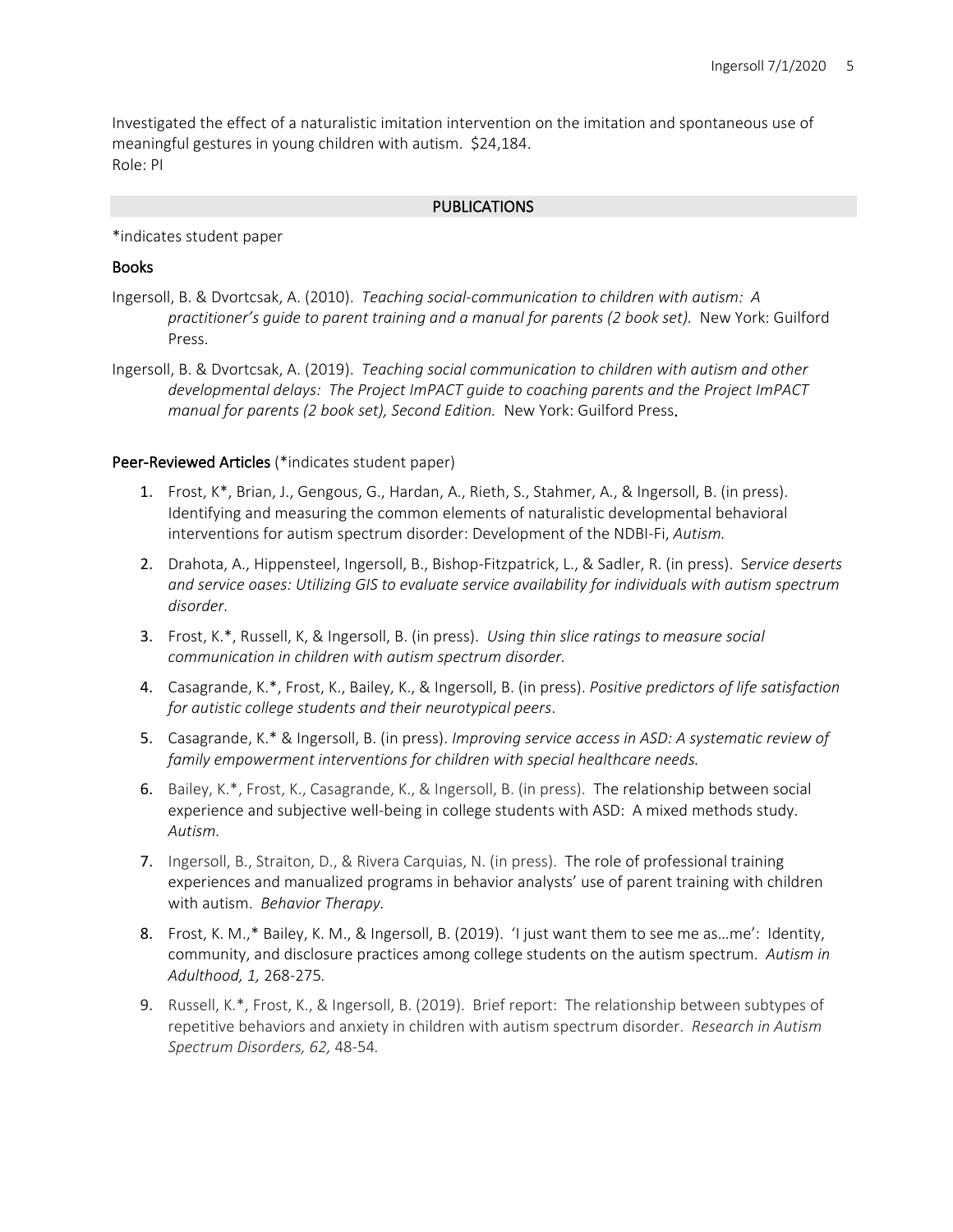- 10. Frost, K. M.,\* Koehn, G., Russell, K. M., & Ingersoll, B. (2019). Measuring child social communication across contexts: Similarities and differences across play and snack routines. *Autism Research, 12,* 636-644*.*
- 11. Pickard, K.\*, Rowles, S., & Ingersoll (2019). Understanding the impact of adaptations to a parentmediated intervention on parents' ratings of perceived barriers, program attributes, and intent to use. *Autism, 23,* 338-349*.*
- 12. Ingersoll, B., Straiton, D., Casagrande, K., & Pickard, K. (2018). Community providers' intentions to use a parent-mediated intervention for children with ASD following training: An application of the theory of planned behavior. *BMC Research Notes, 11,* 777.
- 13. Slawinski, B. L., Talge, N., Ingersoll, B., Smith, A., Glazier, A., Kerver, J., Paneth, N., & Racicot, K. (2018). Maternal cytomegalovirus sero-positivity and autism symptoms in children. *American Journal of Reproductive Immunology*, *79*, e12840.
- 14. Plavnick, J. B. & Ingersoll, B. (2017). Video-based group instruction for adolescents with autism spectrum disorder: A case of intervention development. *International Review of Research in Developmental Disabilities, 52,* 109-139.
- 15. Ingersoll, B., Shannon, K., Berger, N., Pickard, K., & Holtz, B. (2017). Self-directed telehealth parentmediated intervention for children with autism spectrum disorder: Examination of the potential reach and utilization in community settings. *Journal of Medical Internet Research, 19,* e248.
- 16. Casagrande, K.\* & Ingersoll, B. (2017). Service delivery outcomes in ASD: Role of parent education, empowerment, and parent-professional partnership. *Journal of Child and Family Studies, 26,* 2386- 2395*.*
- 17. Ingersoll, B., Berger, N., Wainer, A., & Walton, K. (2017). Efficacy of low intensity, therapistimplemented Project ImPACT for increasing social communication skills in young children with ASD. *Developmental Neurorehabilitation, 20,* 502-510*.*
- 18. Wainer, A.,\* Pickard, K.E., & Ingersoll, B. (2017). Using web-based instruction, brief interactive workshops, and remote consultation to train community-based providers in a parent-mediated naturalistic developmental behavioral intervention. *Journal of Child and Family Studies, 26,* 1592- 1602*.*
- 19. Ingersoll, B.*,* Berger, N., Carlsen, D., & Hamlin, T. (2017). Improving social functioning and challenging behaviors in adolescents with ASD and significant ID: A randomized pilot feasibility trial of reciprocal imitation training in a residential setting. *Developmental Neurorehabilitation, 20,* 236- 246*.*
- 20. Wainer, A.,\* Berger, N.I., & Ingersoll, B. (2017). Brief Report: The preliminary psychometric properties of the Social Communication Checklist. *Journal of Autism and Developmental Disorders, 47,* 1231-1238*.*
- 21. Pickard, K.E.\* & Ingersoll, B. (2017). Using the double ABCX model to integrate services for families of children with ASD. *Journal of Child and Family Studies, 26,* 810-823*.*
- 22. Berger, N.I.\*, Manston, L., & Ingersoll, B. (2016). Establishing a scale for assessing the social validity of skill building interventions for young children with autism spectrum disorder. *Journal of Autism and Developmental Disorders, 46,* 3258-3269.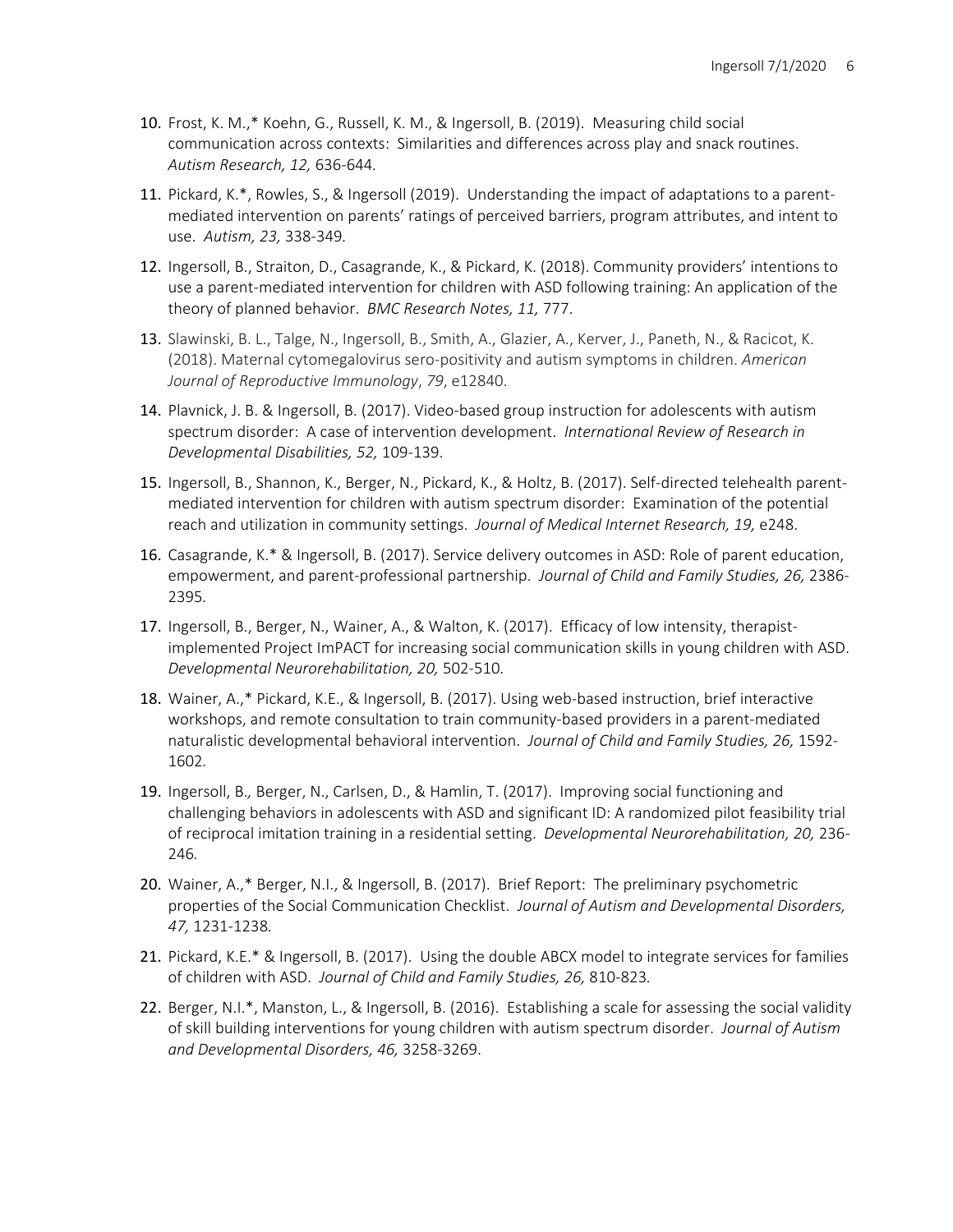- 23. Pickard, K.E.\*, Kilgore, A., & Ingersoll, B. (2016). Using community partnerships to better understand the barriers to using an evidence-based, parent-mediated intervention for ASD in a Medicaid system. *American Journal of Community Psychology, 57,* 391-403.
- 24. Pickard, K.E.\*, Wainer, A.L., Bailey, K., & Ingersoll, B. (2016). A mixed-method evaluation of a telehealth-based parent-mediated intervention for children with ASD. *Autism: International Journal of Research and Practice, 20,* 845-855*.*
- 25. Ingersoll, B., Wainer, A.L., Berger, N.I., Pickard, K.E., & Bonter, N. (2016). Comparison of a selfdirected and therapist-assisted telehealth parent-mediated intervention for children with ASD: A pilot RCT. *Journal of Autism and Developmental Disorders, 46,* 2275-2284*.*
- 26. Walton, K.\* & Ingersoll, B. (2016). The utility of thin slice ratings for predicting language growth in children with autism spectrum disorder. *Autism: International Journal of Research and Practice, 20,*  374-380*.*
- 27. Pickard, K.\* & Ingersoll, B. (2016). Quality versus quantity: The role of socioeconomic status on parent-reported service knowledge, service use, unmet service needs, and barriers to service use. Autism: International Journal of Research and Practice, 20, 106-115.
- 28. Wainer, A.\* & Ingersoll, B. (2015). Increasing access to an ASD imitation intervention via a telehealth parent training program. *Journal of Autism and Developmental Disorders, 45,* 3877-3890*.*
- 29. Ingersoll, B. & Berger, N.I. (2015). Parent engagement with a telehealth-based parent-mediated intervention program for children with ASD: Predictors of program use and parent outcomes. *Journal of Medical Internet Research, 17,* e227.
- 30. Walton, K.\* & Ingersoll, B. (2015). Psychosocial adjustment and sibling relationships in siblings of children with autism spectrum disorder: Risk and protective factors. *Journal of Autism and Developmental Disorders, 45,* 2764-2778.
- 31. Schreibman, L., Dawson, G., Stahmer, A., et al. (2015). Naturalistic developmental behavioral interventions: Empirically validated treatments for ASD. *Journal of Autism and Developmental Disorders, 45,* 2411-2428*.*
- 32. Pickard, K.\* & Ingersoll, B. (2015). Brief Report: High and low level IJA on the early social communication scale: Distinct relationships with measures of imitation and language ability. *Journal of Autism and Developmental Disorders, 45,* 262-268*.*
- 33. Berger, N.\* & Ingersoll, B. (2015). An evaluation of imitation recognition abilities in typically developing children and young children with autism spectrum disorder. *Autism Research, 4,* 442- 453*.*
- 34. Pickard, K.\* & Ingersoll, B. (2015). From research settings to parents the role of parent social networks in the choices parents make about services for their child with autism spectrum disorder. *Clinical Psychological Science,3,* 256-269*.*
- 35. Walton, K.\* & Ingersoll, B. (2015). The influence of maternal speech on the expressive language production of children with ASD: A microanalysis of mother-child play interactions. *Autism: International Journal of Research and Practice, 19, 421-432.*
- 36. Berger, N.\* & Ingersoll, B. (2014). A further investigation of goal-directed intention understanding in young children with autism spectrum disorders. *Journal of Autism and Developmental Disorders, 44,* 3204-3214.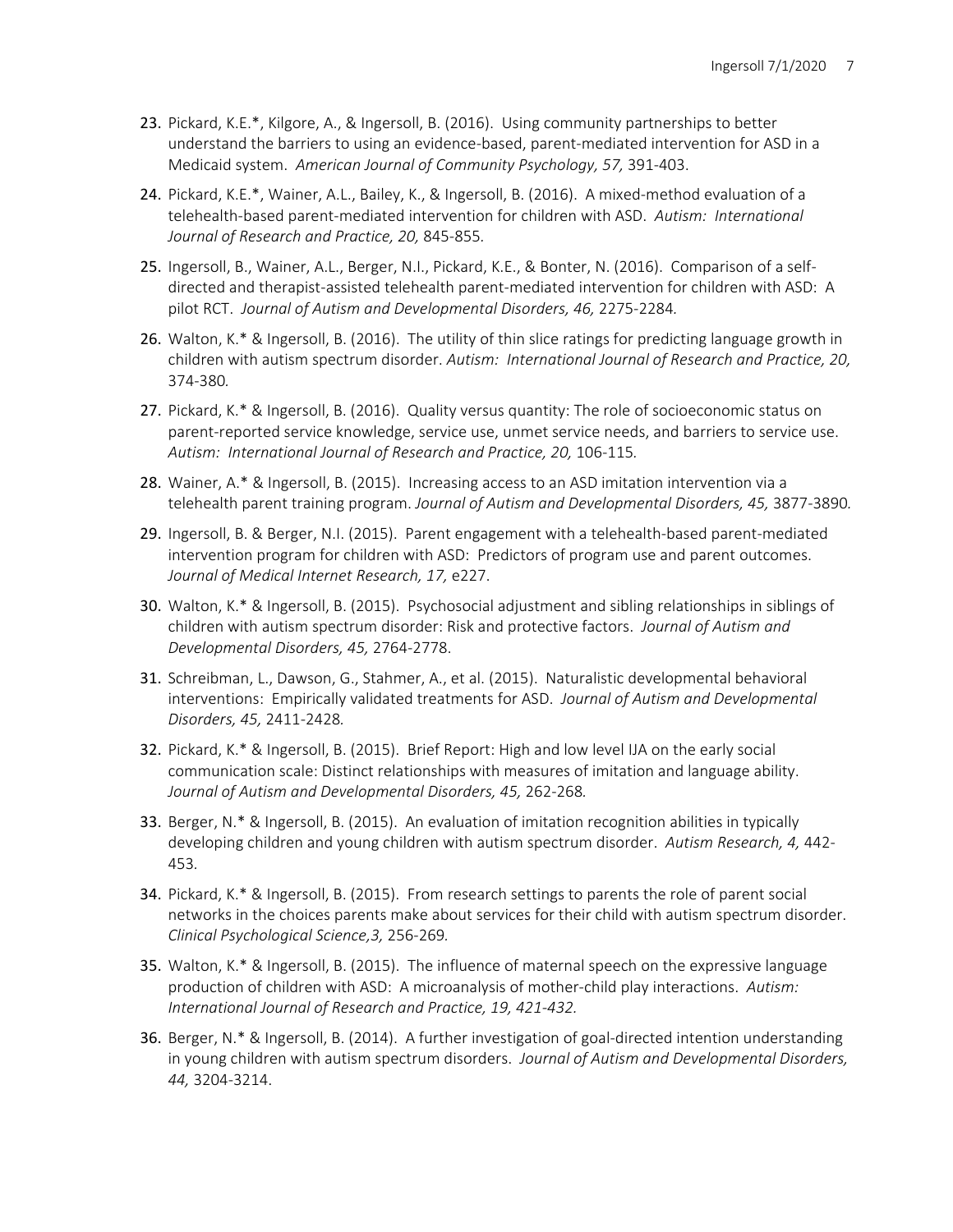- 37. Berger, N.\* & Ingersoll, B. (2013). Short Report: An exploration of imitation recognition in young children with autism spectrum disorders. *Autism Research, 6,* 411-416*.*
- 38. Ingersoll, B. & Wainer, A. (2013). Initial efficacy of Project ImPACT: A parent-mediated social communication intervention for young children with ASD. *Journal of Autism and Developmental Disorder, 43, 2943-295.*
- 39. Wainer, A\* & Ingersoll, B. (2013). Intervention fidelity: An essential component for bridging ASD parent training intervention research and practice. *Clinical Psychology: Research and Practice, 20,*  335–357.
- 40. Walton, K.\* & Ingersoll, B. (2013). Expressive and receptive fast-mapping in children with autism and typical development: The influence of orienting cues. *Research in Autism Spectrum Disorders, 7,* 687–698*.*
- 41. Wainer, A.\*, Block, N., Donnellan, B., & Ingersoll, B. (2013). The broader autism phenotype and friendships in non-clinical dyads. *Journal of Autism and Developmental Disorders, 43,* 2418-2425.
- 42. Ingersoll, B., Walton, K., Carlsen, D., & Hamlin, T. (2013). Social intervention for adolescents with low-functioning autism: Initial efficacy of Reciprocal Imitation Training. *American Journal of Intellectual and Developmental Disabilities, 118,* 247-261.
- 43. Ingersoll, B. & Wainer, A. (2013). Pilot study of a school-based parent training program for preschoolers with ASD. *Autism – International Journal of Research and Practice, 17,* 434-448.
- 44. Walton, K.\* & Ingersoll, B. (2013). Improving social skills in adolescents and adults with autism and severe to profound intellectual disability: A review of the literature. *Journal of Autism and Developmental Disorders, 43,* 594-615.
- 45. Wainer, A.\* & Ingersoll, B. (2013). Disseminating ASD interventions: A pilot study of a distance learning program for parents and professionals. *Journal of Autism and Developmental Disorders, 43,* 11-24.
- 46. Ingersoll, B., Walton, K., Bonter, N., & Jelinek, S. (2012). A comparison of naturalistic behavioral and developmental, social-pragmatic interventions on language use and social engagement in children with autism. *Journal of Speech, Language, and Hearing Research, 55,* 1301-1313.
- 47. Ingersoll, B. (2012). Brief Report: Effect of a focused imitation intervention on social functioning in children with autism. *Journal of Autism and Developmental Disorders, 42*, 1768-1773.
- 48. Walton, K.\* & Ingersoll, B. (2012). Evaluation of a sibling-mediated imitation intervention for young children with autism. *Journal of Positive Behavior Interventions, 14,* 241-253.
- 49. Ingersoll, B., Hopwood, C. J., Wainer, A., & Donnellan, M.B. (2011). A comparison of three selfreport measures of the broader autism phenotype in a non-clinical sample. *Journal of Autism and Developmental Disorder, 41,* 1646-1657.
- 50. Wainer, A.\*, Ingersoll, B. & Hopwood, C. J. (2011). The structure and nature of the broader autism phenotype in a non-clinical sample. *Journal of Psychopathology and Behavioral Assessment, 33,*  459-469*.*
- 51. Ingersoll, B. (2011). Recent advances in early identification and treatment of social communication deficits in autism. *Current Directions in Psychological Science, 20,* 335-339*.*
- 52. Ingersoll, B. & Meyer, K. (2011). Do object and gesture imitation skills represent independent dimensions in autism?. *Journal of Developmental and Physical Disabilities, 23,* 421-431*.*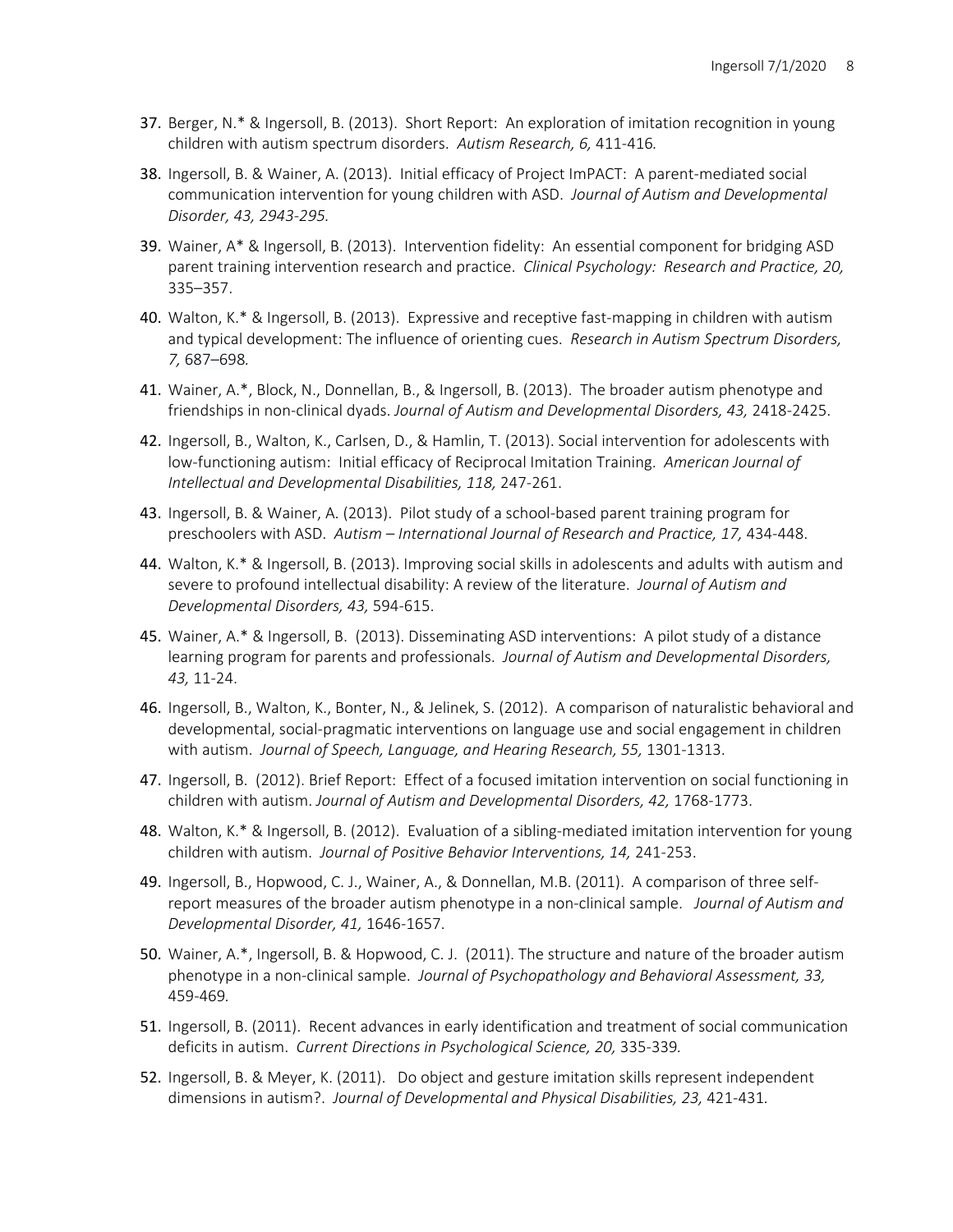- 53. Meyer, K.\*, Ingersoll, B., & Hambrick, D. (2011). Factors influencing adjustment in siblings of children with autism spectrum disorders. *Research in Autism Spectrum Disorders, 5,* 1413-1420*.*
- 54. Ingersoll, B., Meyer, K. & Becker, M. (2011). Short Report: Increased rates of depressed mood in mothers of children with ASD associated with the presence of the broader autism phenotype. *Autism Research, 4,* 143-148*.*
- 55. Ingersoll, B. (2011). The differential effect of three naturalistic language interventions on language use in children with autism. *Journal of Positive Behavior Interventions, 13,* 109-118*.*
- 56. Ingersoll, B. & Meyer, K. (2011). Examination of correlates of different imitative functions in young children with autism spectrum disorders. *Research in Autism Spectrum Disorders, 5, 1078-1085.*
- 57. Wainer, A.\* & Ingersoll, B. (2011). The use of innovative computer technology for teaching social communication to individuals with autism spectrum disorders. *Research in Autism Spectrum Disorders, 5,* 96-107*.*
- 58. Ingersoll, B. & Hambrick, D. Z. (2011). The relationship between the broader autism phenotype, child severity, and stress and depression in parents of children with autism spectrum disorders. *Research in Autism Spectrum Disorders, 5,* 337-344.
- 59. Ingersoll, B. (2010). Brief Report: Pilot randomized controlled trial of Reciprocal Imitation Training for teaching elicited and spontaneous imitation to children with autism. *Journal of Autism and Developmental Disorders, 40,* 1154-1160*.*
- 60. Ingersoll, B. & Lalonde, K. (2010). The impact of object and gesture imitation training on language use in children with autism. *Journal of Speech, Language, and Hearing Research, 53,* 1040-1051*.*
- 61. Ingersoll, B. (2010). Broader autism phenotype and nonverbal sensitivity: Evidence for an association in the general population. *Journal of Autism and Developmental Disorders, 40,* 590-598*.*
- 62. Ingersoll, B. (2010). Teaching social communication to children with autism: A comparison of naturalistic behavioral and developmental, social pragmatic interventions. *Journal of Positive Behavior Interventions, 12,* 33-43.
- 63. Quirmbach, L. M., Lincoln, A. J., Feinberg-Gizzo, M. J., & Ingersoll, B., & Andrews, S. M. (2009). Social Stories: Mechanisms of effectiveness in increasing game play skills in children diagnosed with autism spectrum disorder using a pretest posttest repeated measures randomized control group design. *Journal of Autism and Developmental Disorders, 39,* 299-321*.*
- 64. Ingersoll, B. (2008). The effect of context on imitation skills in children with autism. *Research in Autism Spectrum Disorders, 2,* 332-340*.*
- 65. Ingersoll, B. (2008). The social role of imitation in autism: Implications for the treatment of imitation deficits. *Infants & Young Children, 21,* 107-119*.*
- 66. Ingersoll, B., Lewis, E., & Kroman, E. (2007). Teaching the imitation and spontaneous use of descriptive gestures to young children with autism using a naturalistic behavioral intervention. *Journal of Autism and Developmental Disorders, 37,* 1446-1456*.*
- 67. Ingersoll, B. (2007). Teaching imitation to children with autism: A focus on social reciprocity*.* Journal of Speech and Language Pathology & Applied Behavior Analysis, 2, 269-277.
- 68. Ingersoll, B. & Gergans, S. (2007). The effect of a parent-implemented naturalistic imitation intervention on spontaneous imitation skills in young children with autism. *Research in Developmental Disabilities, 28,* 163-175*.*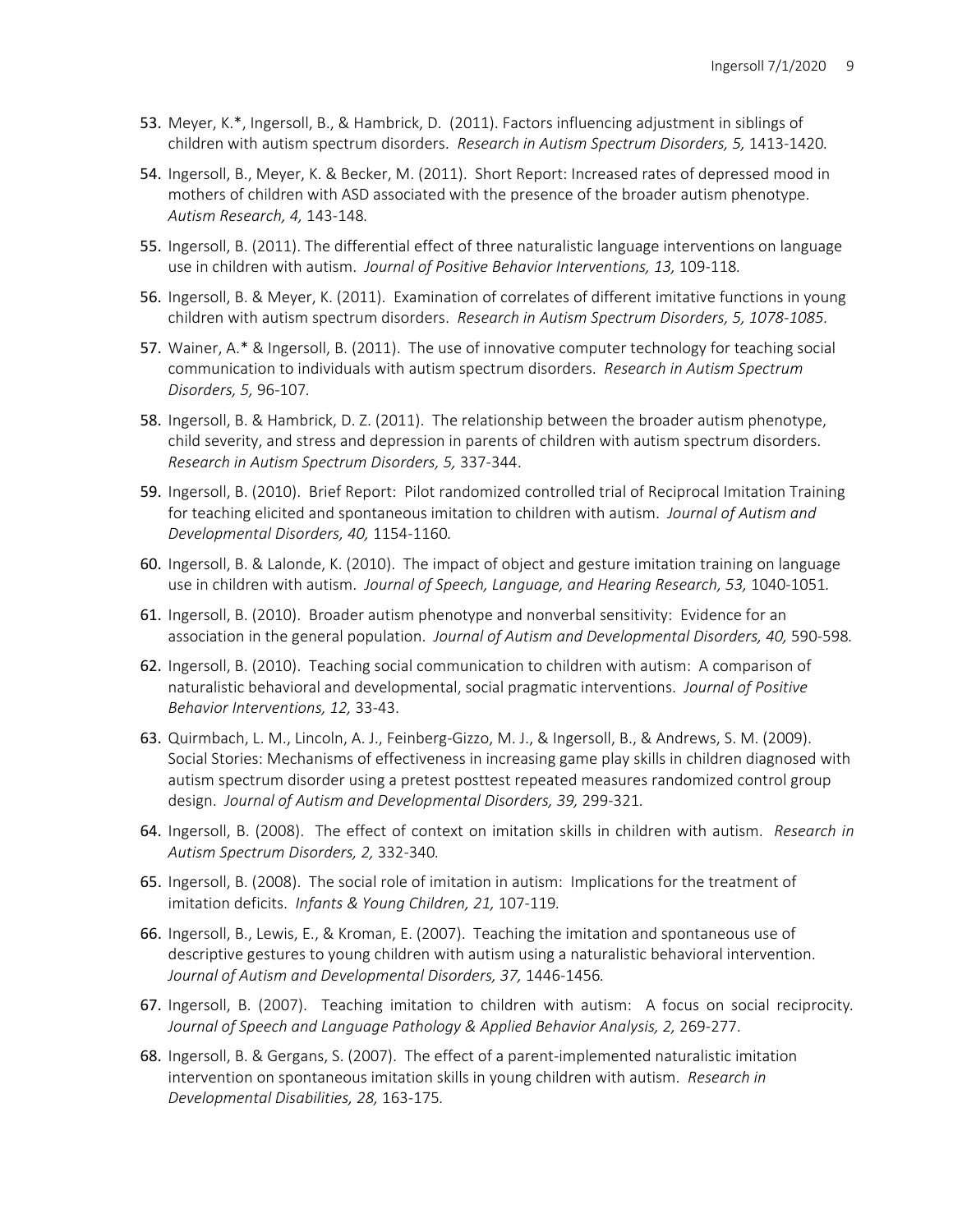- 69. Whalen, C., Schreibman, L. & Ingersoll, B. (2006). The collateral effects of joint attention training on social initiations, positive affect, imitation, and spontaneous speech for young children with autism. *Journal of Autism and Developmental Disorders, 36,* 655-664.
- 70. Ingersoll, B. & Schreibman, L. (2006). Teaching reciprocal imitation skills to young children with autism using a naturalistic behavioral approach: Effects on language, pretend play, and joint attention. *Journal of Autism and Developmental Disorders, 36,* 487-505*.*
- 71. Ingersoll, B. & Dvortcsak, A (2006). Including parent training in the early childhood special education curriculum for children with autism spectrum disorders. *Journal of Positive Behavior Interventions, 8,* 79-87.

Reprinted in: Ingersoll, B. & Dvortcsak, A. (2006). Including parent training in the early childhood special education curriculum for children with autism spectrum disorders. *Topics in Early Childhood Special Education, 26,* 179-187.

- 72. Whalen, C., Liden, L., Ingersoll, B., Dallaire, E., & Liden, S. (2006). Positive behavioral changes associated with the use of computer-assisted instruction for young children with special needs. *Journal of Speech and Language Pathology & Applied Behavior Analysis, 1,* 11-26.
- 73. Ingersoll, B., Dvortcsak, A., Whalen, C., & Sikora, D. (2005). The effects of a developmental, socialpragmatic language intervention on rate of expressive language production in young children with autistic spectrum disorders. *Focus on Autism and Other Developmental Disabilities, 20,* 213-222*.*
- 74. Stahmer, A. & Ingersoll, B. (2004). Inclusive programming for toddlers with autistic spectrum disorders: Outcomes from the Children's Toddler School. *Journal of Positive Behavioral Interventions, 67,* 67-82.
- 75. Ingersoll, B., Schreibman, L., & Tran, Q. (2003). The effect of sensory feedback on immediate object imitation in children with autism. *Journal of Autism and Developmental Disorders, 33,* 673-683.
- 76. Stahmer, A., Ingersoll, B., & Carter, C. (2003). Behavioral approaches to promoting play. *Autism: International Journal of Research and Practice, 7,* 401-414.
- 77. Ingersoll, B., Schreibman, L., & Stahmer, A. (2001). Brief Report: Differential treatment outcomes for children with autistic spectrum disorder based on level of peer social avoidance. *Journal of Autism and Developmental Disorders, 31,* 343-349.
- 78. Sherer, M., Pierce, K., Parades, S., Kisacky, K., Ingersoll, B., & Schreibman, L. (2001). Enhancing conversation skills in children with autism via video technology: Which is better, "self" or "other" as a model?. *Behavior Modification, 25,* 140-158.

# Book Chapters

- 1. Frost, K.,\* Ingersoll, B., Bruinsma, Y.,& Minijarez, M. (2019). Strategies for instructional cues and prompting. In Y. Bruinsma, M. Minjarez, R. Matos, E. McNerney, A. Stahmer, & L. Schreibman (Eds.), *Naturalistic developmental behavioral interventions in the treatment of children with autism spectrum disorder: Concepts, models, theories, and strategies.* Baltimore, MD: Brookes Publishing.
- 2. Stahmer, A., Bruisma, Y. Rieth, S., Aranbarri, A., & Ingersoll, B. (2019). Identifying quality indicators of NDBI programs. In Y. Bruinsma, M. Minjarez, R. Matos, E. McNerney, A. Stahmer, & L. Schreibman (Eds.), *Naturalistic developmental behavioral interventions in the treatment of children with autism spectrum disorder: Concepts, models, theories, and strategies.* Baltimore, MD: Brookes Publishing.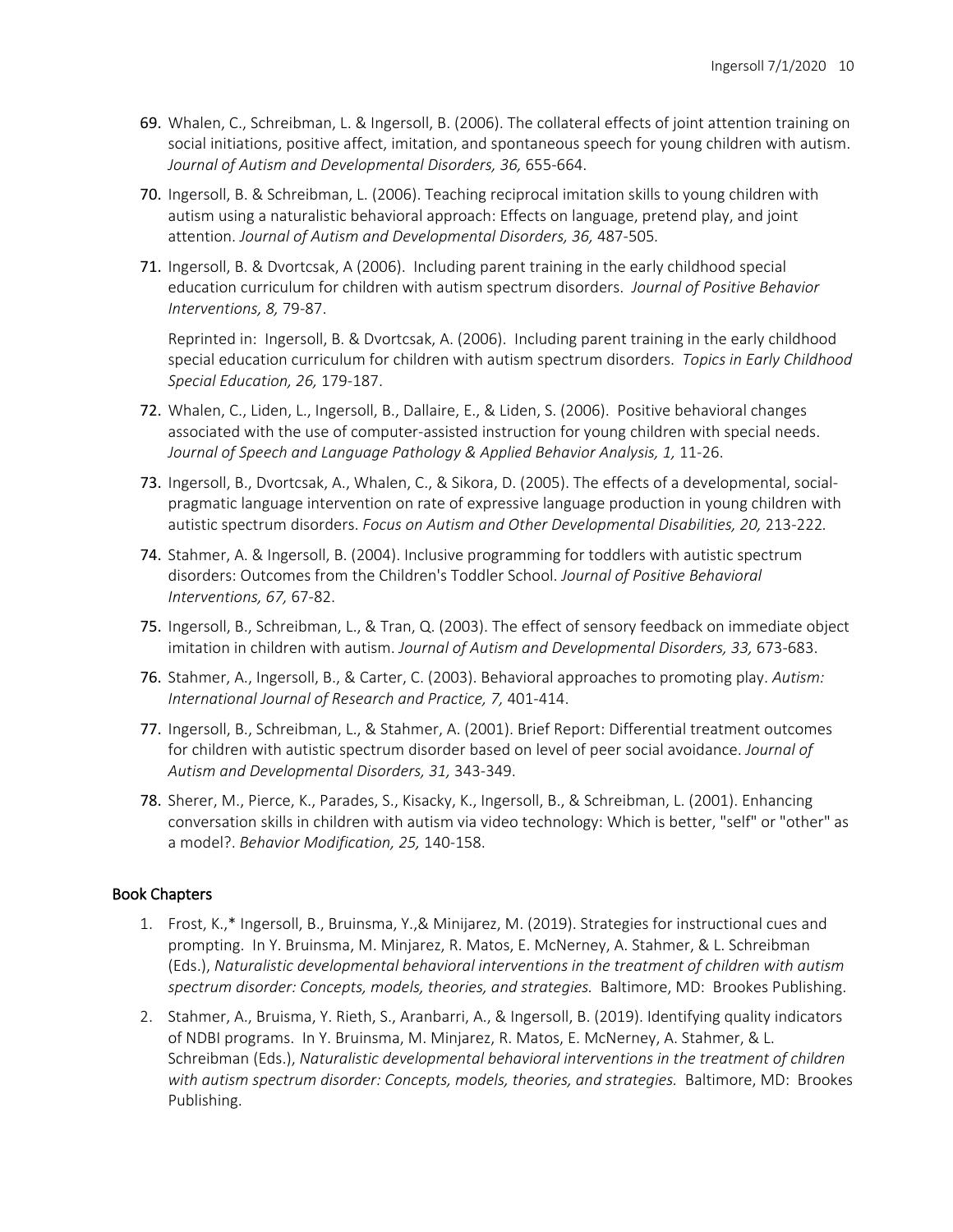- 3. Wainer, A.,\* Dvortcsak, A., & Ingersoll, B. (2018). Designing for dissemination: The utility of the deployment-focused model of intervention development and testing for parent-mediated intervention (pp. 425-440). In M. Siller & L. Morgan (Eds.). *Handbook of family-centered practice for very young children with autism.* New York: Springer.
- 4. Casagrande, K.\* & Ingersoll, B. (2017). Parent-mediated interventions for social communication in young children with ASD. In J. Leaf (Ed.), *Handbook of social skills and autism spectrum disorder: Assessment, curricula, and interventions.* New York, NY: Springer.
- 5. Ingersoll, B. & Wainer, A. (2014). The broader autism phenotype. In F. Volkmar, A., Klin, R. Paul, & D. Cohen (Eds.), *Handbook of autism and pervasive developmental disorders, 4th Edition.* New York, NY: Wiley.
- 6. Ingersoll, B. & Wainer, A. (2013). Using distance learning technology to increase dissemination of evidence-based practice in ASD. In K. Boser, M. Goodman, & S. Wayland (Eds.), *Technology tools for students with autism: Innovations that enhance independence and learning. Baltimore, MD:* Brookes Publishing.
- 7. Walton, K.\*, Wainer, A., Berger, N., & Ingersoll, B. (2013). Peer and adult socialization. In S. Goldstein and J. Naglieri (Eds.), *Interventions for autism spectrum disorders: Translating science into practice.* New York, NY: Springer.
- 8. Ingersoll, B. & Wainer, A. (2012). The role of parents in school based curriculums. In P. Mundy and A. Mastergeorge (Eds.), *Autism for Educators, Volume 1, Empirically Supported Educational Interventions for School Age Children with Autism.* New York: Jossey-Bass.
- 9. Schreibman, L. & Ingersoll, B. (2011). Naturalistic approaches to early behavioral intervention. In D. G. Amaral, G. Dawson, and D. H. Geschwind (Eds.), *Autism spectrum disorders.* New York: Oxford University Press.
- 10. Ingersoll, B. & Schreibman, L. (2009). Reciprocal Imitation Training: A naturalistic behavioral approach to teaching imitation to young children with autism. In P. Reed (Ed.), *Behavioral theories and interventions for autism.* New York, NY: Nova Science Publishers.
- 11. Ingersoll, B. & Dvortcsak, A. (2009). Increasing generalization through the use of parent-mediated interventions. In Christina Whalen (Ed.), *Real Life, Real Progress: A practical guide for parents and professionals on generalization for children with autism spectrum disorders* (pp. 173-194)*.*  Baltimore, MD: Paul H. Brookes.
- 12. Ingersoll, B. (2008). Behavioral language interventions for autism. In G. R. Buckendorf (Ed.), *Autism: A guide for educators, clinicians, and parents.* Greenville, SC: Thinking Publications.
- 13. Whalen, C., Ingersoll, B., & Liden, L. (2007). Evidence-based computer assisted treatment for autism spectrum disorders. In J. Lazar (Ed.), *Universal usability: Designing computer interfaces for diverse user populations.* New York, NY: Wiley.
- 14. Schreibman, L. & Ingersoll, B. (2005). Behavioral interventions to promote learning in individuals with autism. In F. Volkmar, A., Klin, R. Paul, & D. Cohen (Eds.), *Handbook of autism and pervasive developmental disorders, 3rd Edition, Volume 2: Assessment, interventions, and policy* (pp. 882- 896)*.* New York, NY: Wiley.

# Other Publications

1. Ingersoll, B. (2016). Dissemination of Best Practices in ASD: Researcher Perspectives. *APA Division 33 Newsletter.*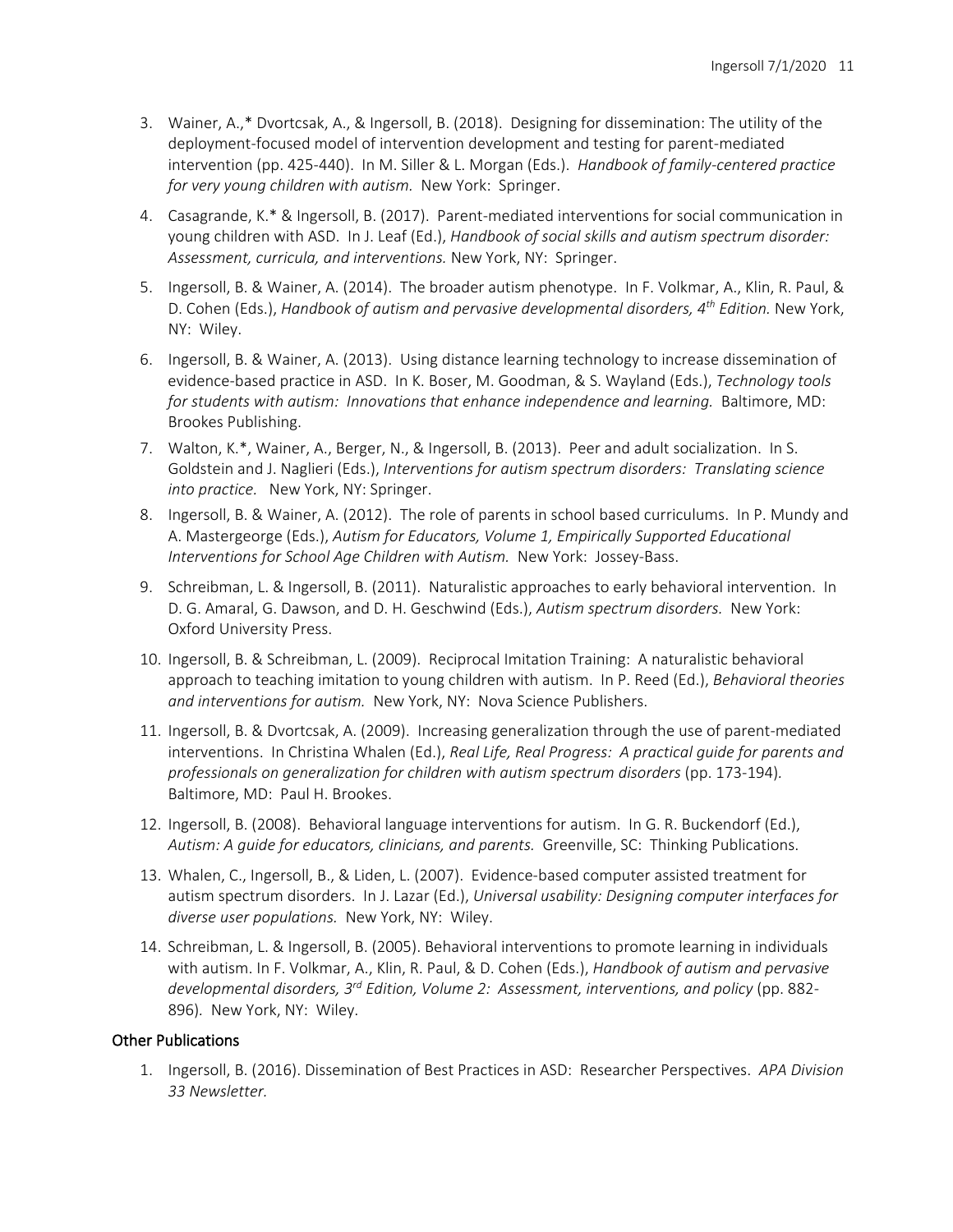- 2. Ingersoll, B. & Wainer, A. (2013). Generalization and maintenance. In F. Volkmar (Ed.), *Encyclopedia of Autism Spectrum Disorders.* New York, NY: Springer.
- 3. Ingersoll, B. & Meyer (Meyer), K. (2013). Play intervention. In F. Volkmar (Ed.), *Encyclopedia of Autism Spectrum Disorders.* New York, NY: Springer.
- 4. Ingersoll, B. & Jelinek, S. (2013). Symbolic play. In F. Volkmar (Ed.), *Encyclopedia of Autism Spectrum Disorders.* New York, NY: Springer.
- 5. Ingersoll, B. (2008). Working with families of children with autism. *PsycCritiques, 53.*
- 6. Ingersoll, B. (2007). The struggle for intimacy: Relationships in individuals with Asperger's. *PsycCritiques, 52.*

# Manuscripts in Preparation or Review

- 1. Straiton, D.\*, Groom, B., & Ingersoll, B. (in revision). *Parent training for children with autism in community settings: A mixed-methods investigation within a community mental health system*
- 2. Malik, S., Oliver, C., Stefanidou<sup>1</sup>, C., Moss<sup>1</sup>, J., Ingersoll, B., Wainer A., Kossyvak, L., & McCleery, J. P. (in preparation). 'Pilot randomized controlled trial in the impacts of reciprocal imitation training on *behavioural and brain functioning in young children with autism.*

# PRESENTATIONS

\*indicates student presentation

# Peer-reviewed Presentations

- 1. Casagrande, K. & Ingersoll, B. (2019, September). *Parent coaching in community-based early intervention: Pilot for a project impact group consultation.* Poster presented at the Society for Implementation Research Collaboration (SIRC). Seattle, WA
- 2. Kerver, J., Haggerty, D., Talge, N., Slawinski, B., Ingersoll, B., Keating, D., Racicot, K., & Paneth, N. (2019, June). *Biomarkers of Pregnancy Iron Status and Child Behavioral Outcomes at Age 4-6 y.* Poster presentation at the 32<sup>nd</sup> annual meeting of the Society for Pediatric and Perinatal Epidemiologic Research. Minneapolis, MN.
- 3. Russell, K. M.,\* Frost, K. M., & Ingersoll, B. (2019, May). *Using thin slice ratings to [measure](https://insar.confex.com/insar/2019/webprogram/Paper30216.html) social [communication](https://insar.confex.com/insar/2019/webprogram/Paper30216.html) in children with autism spectrum disorder.* Poster presentation at the annual meeting of the International Society of Autism Research, Montreal, Canada.
- 4. Straiton, D.,\* Ingersoll, B., Casagrande, K., & Groom, B. S. (2019, May). *Parent [training](https://insar.confex.com/insar/2019/webprogram/Paper30772.html) for [Medicaid-enrolled](https://insar.confex.com/insar/2019/webprogram/Paper30772.html) families of children with ASD.* Poster presentation at the annual meeting of the International Society of Autism Research, Montreal, Canada.
- 5. Frost, K. M.,\* Koehn, G. N., Russell, K. M., & Ingersoll, B. (2019, May). *[Measuring](https://insar.confex.com/insar/2019/webprogram/Paper30198.html) child social [communication](https://insar.confex.com/insar/2019/webprogram/Paper30198.html) across contexts: Similarities and differences across play and snack routines.* Talk at the annual meeting of the International Society of Autism Research, Montreal, Canada.
- 6. Casagrande, K.,\* Frost, K. M., & Ingersoll, B. (2019, May). *Understanding [college-specific](https://insar.confex.com/insar/2019/webprogram/Paper30945.html) and general [well-being](https://insar.confex.com/insar/2019/webprogram/Paper30945.html) students with and without ASD.* Poster presentation at the annual meeting of the International Society of Autism Research, Montreal, Canada.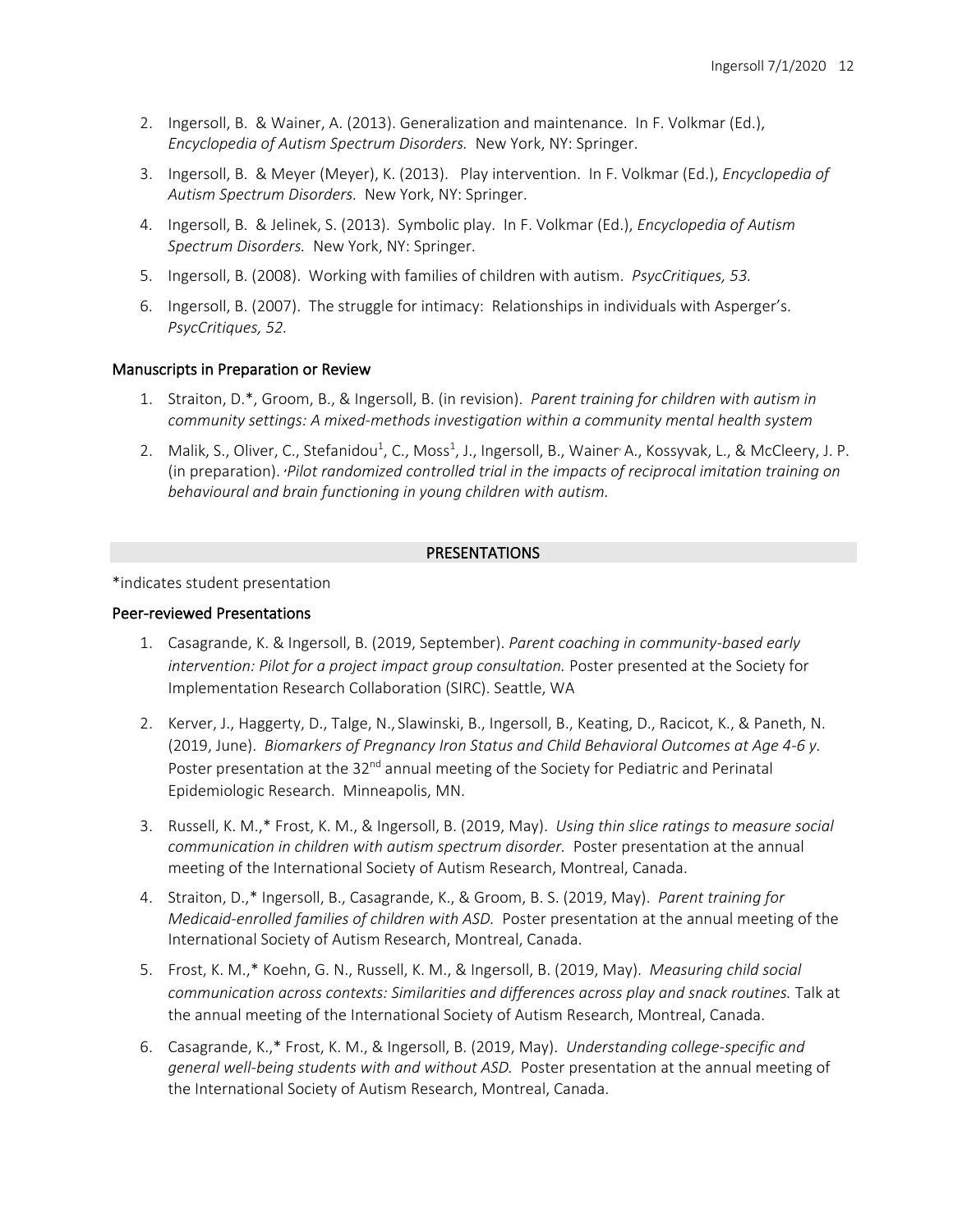- 7. Bailey, K. M. ,8 Frost, K. M., Casagrande, K., & Ingersoll, B. (2019, May). *A mixed [methods](https://insar.confex.com/insar/2019/webprogram/Paper30658.html) evaluation of social [experiences](https://insar.confex.com/insar/2019/webprogram/Paper30658.html) and well-being of college students with ASD.* Poster presentation at the annual meeting of the International Society of Autism Research, Montreal, Canada.
- 8. Drahota, A., Ingersoll, B., Bishop-Fitzpatrick, L., & Sadler, R. (2019, May). *Service [deserts](https://insar.confex.com/insar/2019/webprogram/Paper30685.html) and service oases: Utilizing GIS to evaluate service [availability](https://insar.confex.com/insar/2019/webprogram/Paper30685.html) for individuals with ASD.* Poster presentation at the annual meeting of the International Society of Autism Research, Montreal, Canada.
- 9. Frost, K. M., \* & Ingersoll, B. (2019, April). *Identifying and measuring common elements of naturalistic developmental behavioral interventions for ASD*. Paper presented at symposium titled: "Naturalistic Developmental Behavioral Interventions (NDBIs): Expanding Intervention Programs and Developing Assessment Tools for Children with Diverse Neurodevelopmental Disabilities" at the Gatlinburg Conference for Research and Theory in Intellectual and Developmental Disabilities. San Antonio, TX.
- 10. Straiton, D.\*, Rivera Caquias, & Ingersoll, B. (2019, January). *Behavior analysts' conceptualization and implementation of Parent Training: A mixed-methods study.* Poster presentation at the 13th Annual Autism Conference of Association for Behavior Analysis International, San Francisco, CA.
- 11. Frost, K.\* & Ingersoll, B. (2018, November). *Identifying and measuring common elements of naturalistic developmental behavioral interventions for ASD.* Poster presentation at the Association for Behavior and Cognitive Therapies.Washington DC.
- 12. Rivera Caquias,\* N., Straiton, D., & Ingersoll, B. (2018, November). *Depicting behavioral analysts' parent training practices for children with autism spectrum disorder.* Poster presentation at the annual meeting of the Annual Biomedical Research Conference for Minority Students. Indianapolis, IN.
- 13. Parks, A. C., Felzer-Kim, I., Hauck, J. L., Ingersoll, B., Smith, A. L., & Pontifex, M. B. (2018, June). *The effect of an acute bout of physical activity on inhibitory control in individuals with autism spectrum disorder.* Poster presented at the North American Society for Psychology of Sport and Physical Activity. Denver, CO.
- 14. Kammes, R., Casagrande, K., Ingersoll, B., Pickard, K., & Shannon, K. (2018, June). *Development of a parent support group for parents of children with ASD and similar diagnoses.* Poster presented at the American Association on Intellectual and Developmental Disabilities Annual Meeting, St. Louis, MO.
- 15. Straiton, D.\* & Ingersoll, B. (2018, May). *Theory of planned behavior variables as predictors of community providers' intent to implement a parent-mediated intervention for children with ASD.* Poster presentation at the annual meeting of the International Society for Autism Research, Rotterdam, Netherlands.
- 16. Casagrande, K.\* & Ingersoll, B. (2018, May). *A mixed methods approach to understanding community providers' implementation of an evidence-based, parent-mediated intervention.* Poster presentation at the annual meeting of the International Society for Autism Research, Rotterdam, Netherlands.
- 17. Russell, K.\* & Frost, K. (Faculty Sponsor: B. Ingersoll (2018, April). *Subtypes of repetitive behaviors & anxiety in children with autism spectrum disorder.* Poster presentation at the annual meeting of Midwestern Psychological Association. Chicago, IL.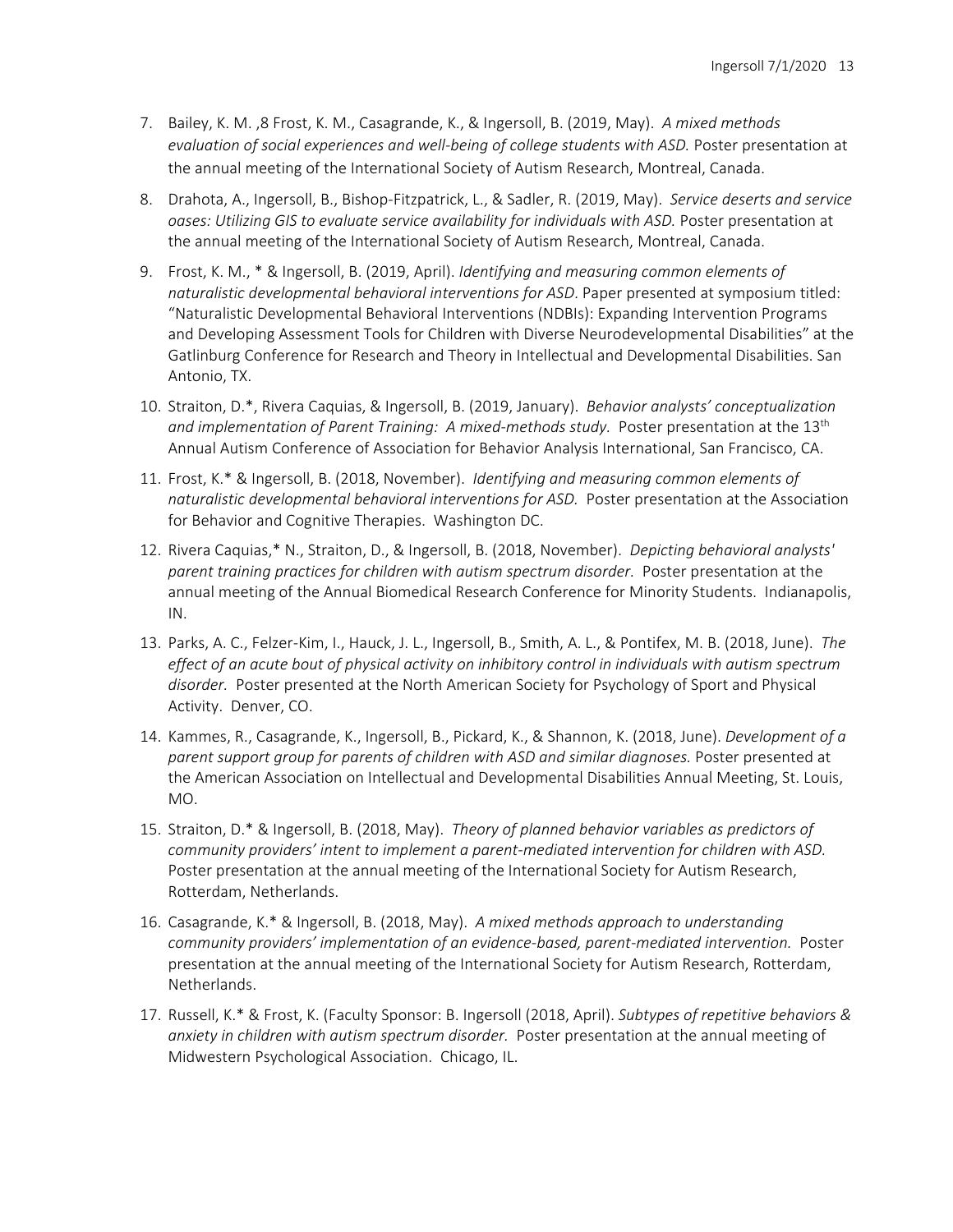- 18. Bailey, K.,\* Frost, K., Casagrande, K. (Faculty Sponsor: B. Ingersoll) (2018, April). *Well-being and service use in college students with autism spectrum disorder.* Poster presentation at the annual meeting of Midwestern Psychological Association. Chicago, IL.
- 19. Ingersoll, B. (2017, November). *Potential of a self-directed telehealth parent-mediated intervention for children with ASD in community settings.* In K. Bearss (Chair), Approaches to access to parent mediated interventions for families of children with autism spectrum disorder. Symposium at the annual meeting of the Association for Behavioral and Cognitive Therapies, San Diego, CA.
- 20. Pickard, K.\* & Ingersoll, B. (2017, November). *Community partnerships and Roger's Diffusion of Innovations Theory: Parental intervention for autism spectrum disorder.* Poster presentation at the annual meeting of the Association for Behavioral and Cognitive Therapies, San Diego, CA.
- 21. Ingersoll, B. & Casagrande, K. (2017, November). *Predictors of community providers' decisions to adopt a parent-mediated EBP for children with ASD.* Poster presentation at the annual meeting of the Association for Behavioral and Cognitive Therapies, San Diego, CA.
- 22. Ingersoll, B., Shannon, K., Berger, N. & Holtz, B. (2017, July). *Examining the potential reach and utilization of a self-directed telehealth parent-mediated intervention for children with ASD in community settings.* Poster presented at Autism CARES Meeting, Bethesda, MD.
- 23. Ingersoll, B., Shannon, K., Berger, N., & Holtz, B. (2017, May). *Examining the dissemination potential of a self-directed telehealth parent-mediated intervention for children with ASD in community settings.* Poster presentation at the annual meeting of the International Meeting for Autism Research, San Francisco, CA.
- 24. Resua, K., Barber, A., Noble, H., Cook, H., & Ingersoll, B. (2017, May). *Examining spoken language in young children with asd following a 12-week parent-implemented intervention.* Poster presentation at the annual meeting of the International Meeting for Autism Research, San Francisco, CA.
- 25. Frost, K.\* & Ingersoll, B. (2017, May). *The relationship between intervention fidelity and child social communication gains in a parent-mediated intervention.* Poster presentation at the annual meeting of the International Meeting for Autism Research, San Francisco, CA.
- 26. Malik, S., Oliver, C., Stefanidou, C., Moss, J., Ingersoll, B., Wainer, A., Kossyvaki, L. & McCleery, J. (2017, May). *Patterns of individual change in response to reciprocal imitation training.* Poster presentation at the annual meeting of the International Meeting for Autism Research, San Francisco, CA.
- 27. Berger, N.\*, Ingersoll, B., & Pontifex, M. (2017, May). *Evaluating the neural correlates of intention understanding in autism spectrum disorder.* Poster presentation at the annual meeting of the International Meeting for Autism Research, San Francisco, CA.
- 28. Casagrande, K.\* & Ingersoll, B. (2017, May). *Exploring the service needs of families and children with asd: understanding service type, insurance status, and outcome indicators.* Poster presentation at the annual meeting of the International Meeting for Autism Research, San Francisco, CA.
- 29. Karp, E., Pickard, K., Ragsdale, K., Ingersoll, B., Yoder, P., & Stone, W. (2017, May). *Parent perspectives on participating in intervention research with their high-risk toddler*. Poster presentation at the annual meeting of the International Meeting for Autism Research, San Francisco, CA.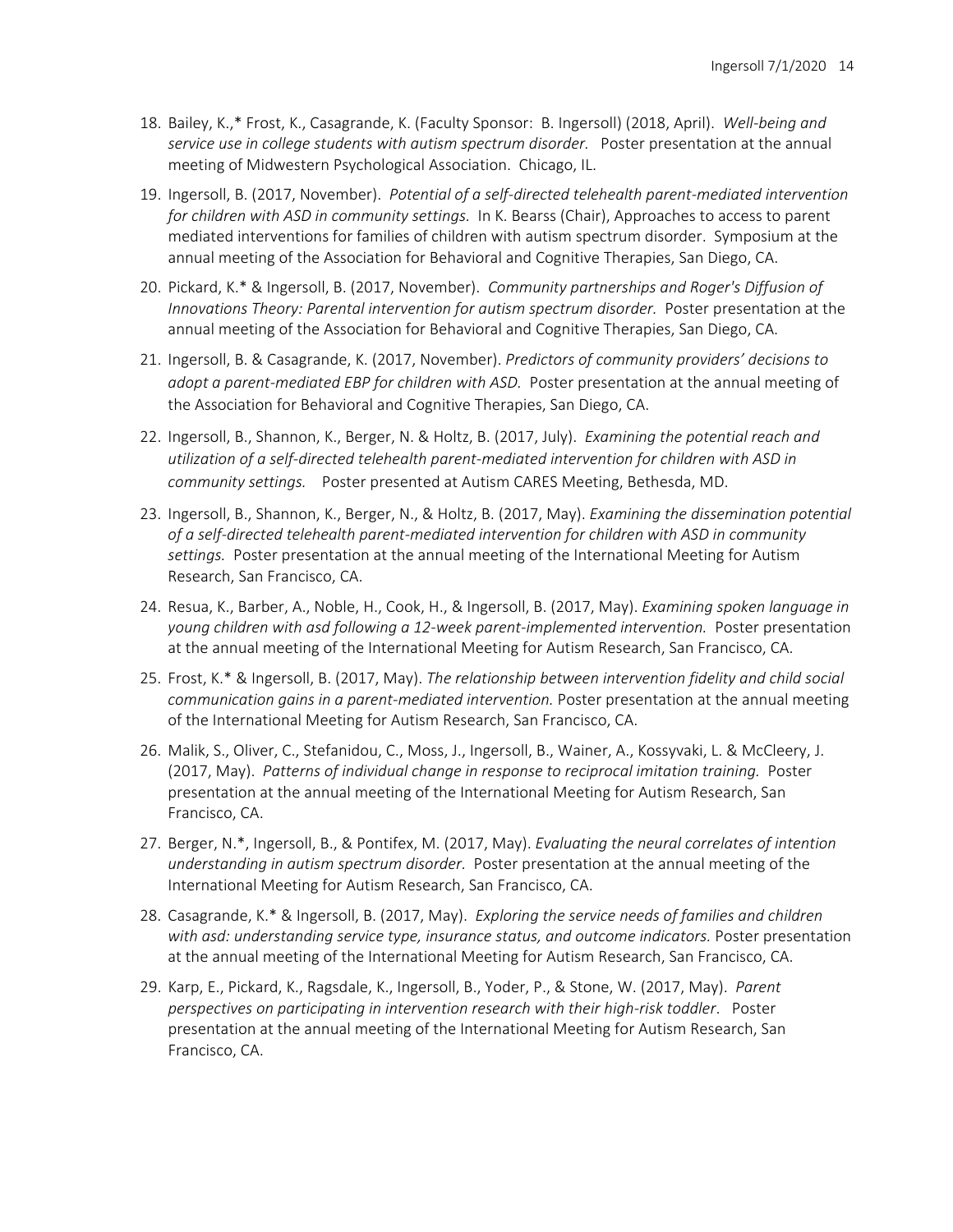- 30. Pickard, K.\* & Ingersoll, B. (2017, May). *Using community partnerships to address the fit of an evidence-based, parent mediated intervention for ASD in a Medicaid system.* Poster presentation at the annual meeting of the International Meeting for Autism Research, San Francisco, CA.
- 31. Slawinski, B.\*, Talge, N., Glazier, A., Kerver, J., Berger, N., Ingersoll, B., Atkinson, S., DeBusschere, K., Keating, D., Mehta, S., Sokol, R., & Paneth, N. (2016, May). *Size at birth and its association with childhood behavioral problems: The role of cognitive processing.* Poster presented at the 28th annual convention for the Association for Psychological Science, Chicago, IL
- 32. Malik, S., Oliver, C., Moss, J., Ingersoll, B., Stefanidou, C., Wainer, A., Kossyvaki, L., & McCleery, J. (2016, May). *[Effects of reciprocal imitation training on brain and behaviour: a pilot randomized](https://imfar.confex.com/imfar/2016/webprogram/Paper22063.html)  [controlled trial.](https://imfar.confex.com/imfar/2016/webprogram/Paper22063.html)* Poster presentation at the annual meeting of the International Meeting for Autism Research, Baltimore, MD.
- 33. Barber, A., Noble, H., Cook, C.H., & Ingersoll, B. (2016, May). *Project ImPACT [implementation](https://imfar.confex.com/imfar/2016/webprogram/Paper23114.html) fidelity: [researcher,](https://imfar.confex.com/imfar/2016/webprogram/Paper23114.html) clinician, and parent measures relative to child outcomes.* Poster presentation at the annual meeting of the International Meeting for Autism Research, Baltimore, MD.
- 15. Shannon, K.\*, Holtz, B.E., & Ingersoll, B. (2016, May). *[Examining](https://imfar.confex.com/imfar/2016/webprogram/Paper22804.html) the potential reach and engagement with a self-directed telehealth [parent-mediated](https://imfar.confex.com/imfar/2016/webprogram/Paper22804.html) intervention for children with ASD in [community](https://imfar.confex.com/imfar/2016/webprogram/Paper22804.html) settings.* Poster presentation at the annual meeting of the International Meeting for Autism Research, Baltimore, MD.
- 16. Wainer, A.\*, Pickard, K.E., & Ingersoll, B. (2016, May). *Combining [web-based](https://imfar.confex.com/imfar/2016/webprogram/Paper22669.html) learning, interactive instruction and remote supervision to train [community-based](https://imfar.confex.com/imfar/2016/webprogram/Paper22669.html) providers in a parent coaching [intervention](https://imfar.confex.com/imfar/2016/webprogram/Paper22669.html) for ASD.* Poster presentation at the annual meeting of the International Meeting for Autism Research, Baltimore, MD.
- 17. Pickard, K.E\*. & Ingersoll, B. (2016, May). *Using community [partnerships](https://imfar.confex.com/imfar/2016/webprogram/Paper21241.html) to better understand the barriers to using an [evidence-based,](https://imfar.confex.com/imfar/2016/webprogram/Paper21241.html) parent mediated intervention for ASD in a Medicaid system.*  Poster presentation at the annual meeting of the International Meeting for Autism Research, Baltimore, MD.
- 18. Casagrande, K.A.\* & Ingersoll, B. (2016, May). *[Understanding](https://imfar.confex.com/imfar/2016/webprogram/Paper22569.html) health care disparities among families of children with asd: the role of advocacy, empowerment, and [parent-professional](https://imfar.confex.com/imfar/2016/webprogram/Paper22569.html) relationships.*  Poster presentation at the annual meeting of the International Meeting for Autism Research, Baltimore, MD.
- 19. Parks, A.C., Berger, N. I., Lamkin, S. R., Pineault, L. J., Ingersoll, B. R., & Pontifex, M. B. (2015, October). Exercise induced maintenance of attentional processes in preadolescent children. Poster presented at the 2015 Society for Psychophysiological Research, Seattle, WA, USA.
- 20. Pickard, K. & Ingersoll, B. (2015, September). *The use of telehealth to more efficiently disseminate an evidence-based parent training intervention for ASD.* Poster presentation at the Annual Meeting of the Society for Implementation Research Collaboration, Seattle, WA.
- 21. Shannon, K., Berger, N.I., Pickard, K., Bonter, N., & Ingersoll, B. (2015, July). *Comparison of a selfdirected and therapist-assisted telehealth parent training intervention for children with ASD.* Poster presented at Autism CARES Meeting, Bethesda, MD.
- 22. Malik, S., Oliver, C., Moss, J., Ingersoll, B., Stefanidou, C., Wainer, A., Kossivakil, L. & McCleery, J., (2015). *[Effects of reciprocal imitation training on brain and behaviour: a pilot](https://imfar.confex.com/imfar/2016/webprogram/Paper22063.html) randomized controlled [trial.](https://imfar.confex.com/imfar/2016/webprogram/Paper22063.html)* Poster presentation at XI Autism-Europe International Congress conference.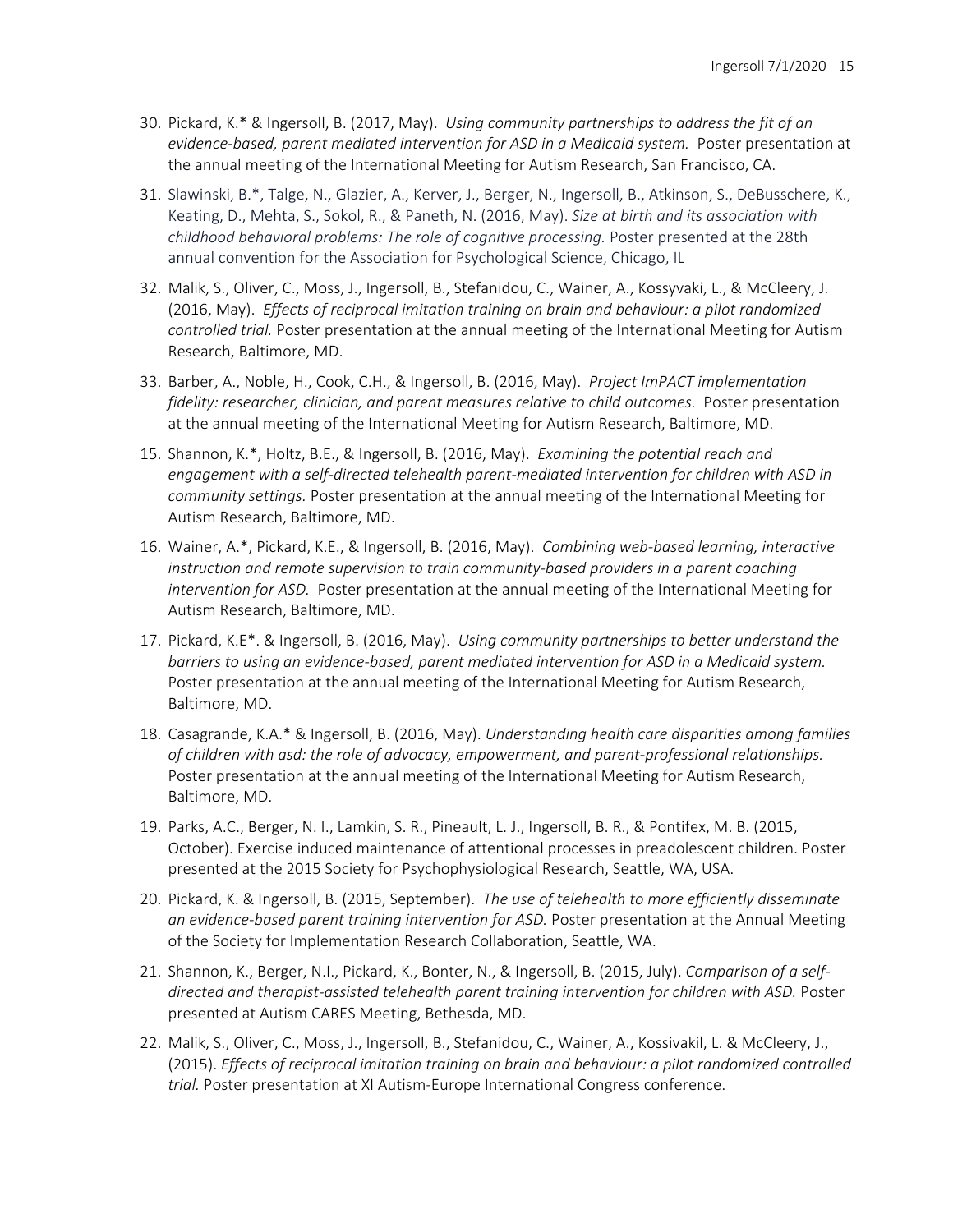- 23. Ingersoll, B. (2015, May). *Examination of an imitation-based intervention for adolescents with ASD and significant ID.* Poster presentation at the annual meeting of the International Meeting for Autism Research, Salt Lake City, UT.
- 24. Malik, S., Oliver, C., Moss, J., Ingersoll, B., Stefanidou, C., & McCleery, J., (2015, May). *Pilot randomized controlled trial of the effects of reciprocal imitation training on children with autism.*  Poster presentation at the annual meeting of the International Meeting for Autism Research, Salt Lake City, UT.
- 25. Wainer, A.\*, Ingersoll, B. & Pickard, K. (2015, May). *A pilot study of an innovative service delivery model for training intervention providers: Combining web-based learning, live instruction and remote consultation.* Poster presentation at the annual meeting of the International Meeting for Autism Research, Salt Lake City, UT.
- 26. Berger, N. I.\* & Ingersoll, B. (2015, May). *Development and preliminary validation of a new scale to measure the social validity of skill building interventions for autism spectrum disorder.* Poster presentation at the annual meeting of the International Meeting for Autism Research, Salt Lake City, UT.
- 27. Walton, K. M.\* & Ingersoll, B. (2015, May). *Psychosocial adjustment and sibling relationships in*  siblings of children with autism spectrum disorder: Risk and protective factors. Poster presentation at the annual meeting of the International Meeting for Autism Research, Salt Lake City, UT.
- 28. Pickard, K.\* & Ingersoll, B. (May, 2015). *Provider practices regarding the treatment referrals and recommendations made to parents of a child with ASD.* Poster presentation at the annual meeting of the International Meeting for Autism Research, Salt Lake City, UT.
- 29. Ingersoll, B. (2015, May). *Comparison of a self-directed and therapist-assisted telehealth parent training intervention for children with ASD.* Poster presentation at the annual meeting of the International Meeting for Autism Research, Salt Lake City, UT.
- 30. Cook, S.\*, Dilley, L., Stockman, I., & Ingersoll. B. (2014, November). *Prosodic characteristics in the speech of young children with autism spectrum disorder.* Poster presentation at the annual meeting of the American Speech-Language Hearing Association, Orlando, FL.
- 31. Wainer, A.\* & Ingersoll, B. (2014, May). *Increasing access to an evidence-based ASD intervention via a telehealth parent training program intervention via a telehealth parent training program.* Poster presentation at the annual meeting of the International Meeting for Autism Research, Atlanta, GA.
- 32. Pickard, K.\* & Ingersoll, B. (2014, May). *From research settings to parents: The referral sources of evidence-based and non evidence-based practices sources of evidence-based and non evidencebased practices*. Poster presentation at the annual meeting of the International Meeting for Autism Research, Atlanta, GA.
- 33. Berger, N.\* & Ingersoll, B. (2014, May). *Disseminating an evidence-based ASD intervention: predictors of community providers' likelihood of implementation of community providers' likelihood of implementation.* Poster presentation at the annual meeting of the International Meeting for Autism Research, Atlanta, GA.
- 34. Ingersoll, B. (2014, May). *Towards understanding the active ingredients of parent-mediated social communication interventions for young children with ASD.* In M. Lerner (Chair), Active ingredients and therapeutic processes in interventions for autism spectrum disorders. Educational symposium at the annual meeting of the International Meeting for Autism Research, Atlanta, GA.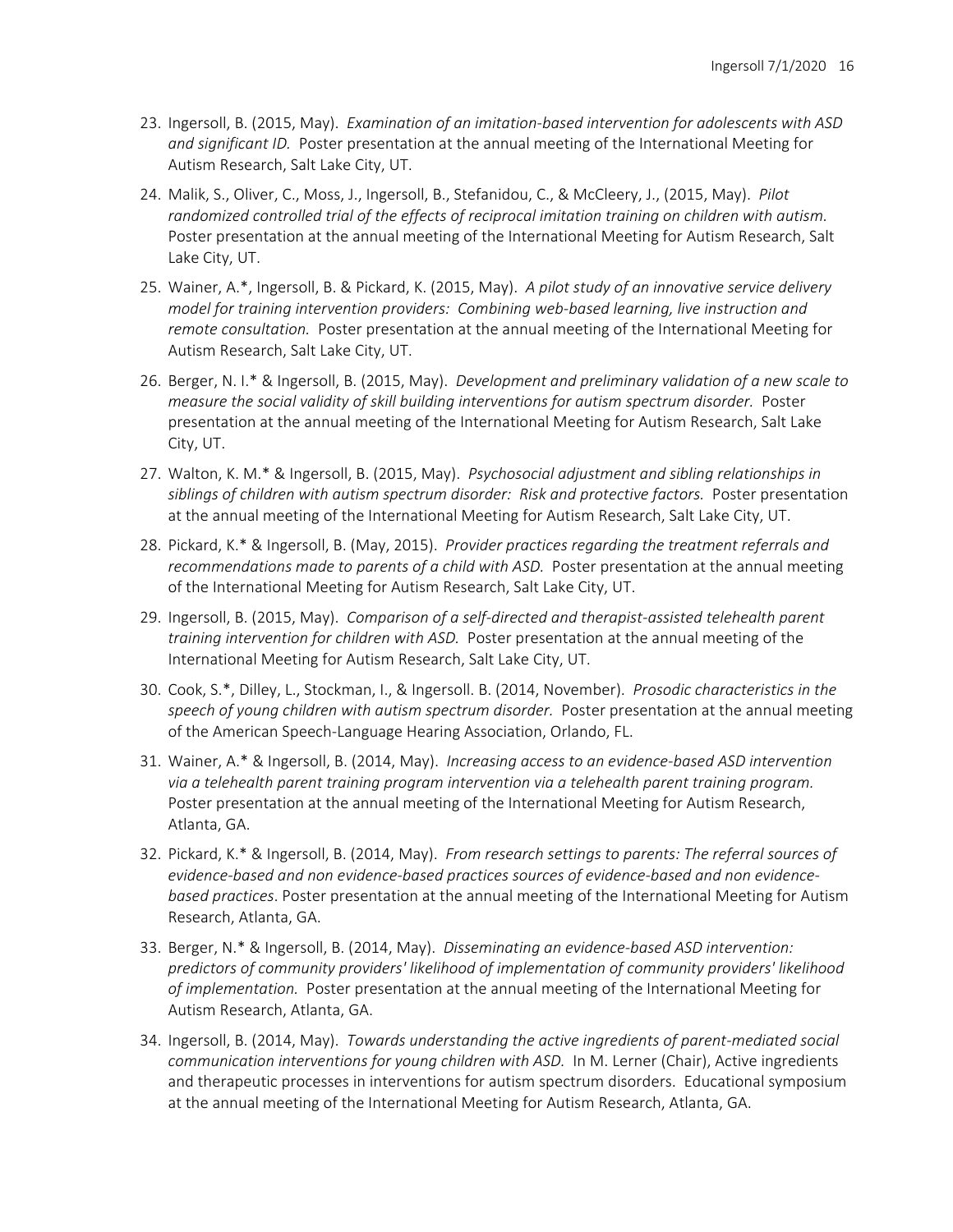- 35. Ingersoll, B. (2014, May) *Efficacy of an eHealth-based parent-mediated intervention for young children with ASD: Comparison of two delivery approaches.* Poster presentation at the annual meeting of the International Meeting for Autism Research, Atlanta, GA.
- 36. Kerver, J., Mehta, S.H., Sokol, J., Biery, H.L, Tagle, N.M, Ingersoll, B., Berger, N.I., Keating, D, Elliott, M.R, Pearce, E.P, & Paneth, N. (2015, April). *Building infrastructure to study perinatal risk factors for child development: archive for Research on Child Health (ARCH).* Poster presented at the 2015 DOCTRID Conference, Belfast, Ireland.
- 37. Wainer, A.\* & Ingersoll, B. (2013, May). *Initial evaluation of the Social Communication Checklist.*  Poster presentation at the annual meeting of the International Meeting for Autism Research, San Sebastian, Spain.
- 38. Berger, N.\* & Ingersoll, B. (2013, May). *Social-communicatively cured versus goal-directed intention understanding in children with ASD.* Poster presentation at the annual meeting of the International Meeting for Autism Research, San Sebastian, Spain.
- 39. Ingersoll, B. (2013, May). *From the community to the lab (and back): Identifying important treatment components of a parent training intervention.* Poster presentation at the annual meeting of the International Meeting for Autism Research, San Sebastian, Spain.
- 40. Berger, N.\* & Ingersoll, B. (2013, May). *Psychometric properties and treatment comparisons: Measuring the social validity of skill building interventions for toddlers with autism spectrum disorders.* Poster presentation at Autism Speaks' Toddler Treatment Network Pre-conference, International Meeting for Autism Research, San Sebastian, Spain.
- 41. Pierucci, J. M., Gilpin, A. T., Barber, A. B., & Ingersoll, B. (2013, April). *Project ImPACT pilot study: Examining intervention effects on developmental and social skills of toddlers with ASD.* Poster presentation at the biennial meeting of the Society for Research in Child Development, Seattle, WA.
- 42. Berger, N.\* & Ingersoll, B. (2013, April). *An exploration of imitation recognition behaviors in typically developing children and children with autism spectrum disorder.* Poster presentation at the biennial meeting of the Society for Research in Child Development, Seattle, WA.
- 43. Walton, K.\* & Ingersoll, B. (2013, April). *Fast-mapping of noun labels in children with autism and typical development.* Poster presentation at the biennial meeting of the Society for Research in Child Development, Seattle, WA.
- 44. Moran, T.\*, Berger, N., Ingersoll, B., Moser, J., & Durbin, E. (2012, October). *Oh no, look away! Electroencephalographic evidence for vigilance-avoidance in anxiety.* Poster presentation at the Society for Research in Psychopathology, Ann Arbor, MI.
- 45. Wainer, A.\*, Block, N., Berger, N. & Ingersoll, B. (2012, October). *The broader autism phenotype and friendship quality in college students.* Poster presentation at the Society for Research in Psychopathology, Ann Arbor, MI.
- 46. Ingersoll, B., Wainer, A., & Mandell, D. (2012, May). *Designing for dissemination: A model for the development of parent-mediated social communication interventions in ASD.* Talk at Autism Speaks' Toddler Treatment Network Pre-conference, International Meeting for Autism Research, Toronto, Ontario, Canada.
- 47. Ingersoll, B., Bonter, N., Wainer, A., & Walton, K. (2012, May). *[Efficacy of therapist-implemented](https://imfar.confex.com/imfar/2012/webprogram/Paper10812.html)  [social communication intervention for young children with ASD.](https://imfar.confex.com/imfar/2012/webprogram/Paper10812.html)* Poster presentation at the International Meeting for Autism Research, Toronto, Ontario, Canada.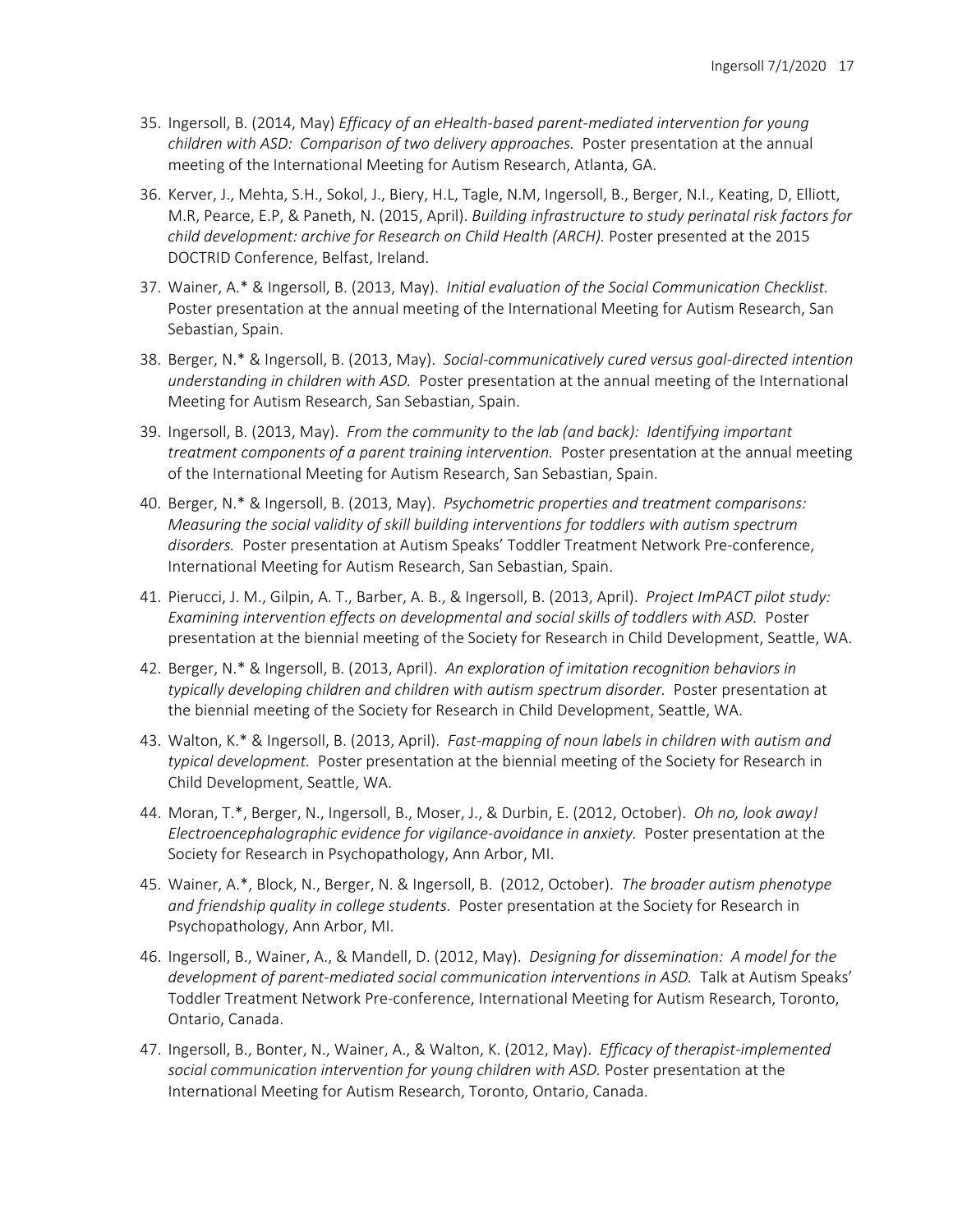- 48. Walton, K.\*, Sherwood, I., & Ingersoll, B. (2012, May). *[The influence of maternal](https://imfar.confex.com/imfar/2012/webprogram/Paper10788.html) speech on the [expressive language production of young children with ASD.](https://imfar.confex.com/imfar/2012/webprogram/Paper10788.html)* Poster presentation at the International Meeting for Autism Research, Toronto, Ontario, Canada.
- 49. Wainer, A.\* & Ingersoll, B. (2012, May). *[Investigating the efficacy of parent](https://imfar.confex.com/imfar/2012/webprogram/Paper10462.html) training service delivery [models.](https://imfar.confex.com/imfar/2012/webprogram/Paper10462.html)* Poster presentation at the International Meeting for Autism Research, Toronto, Ontario, Canada.
- 50. Berger, N.\* & Ingersoll, B. (2012, May). *Correlates [of early imitation recognition in preschoolers](https://imfar.confex.com/imfar/2012/webprogram/Paper10580.html)  [with ASD.](https://imfar.confex.com/imfar/2012/webprogram/Paper10580.html)* Poster presentation at the International Meeting for Autism Research, Toronto, Ontario, Canada.
- 51. Wainer, A.\* & Ingersoll, B. (2011, September). *An internet-based program to disseminate training*  in evidence-based autism intervention. 12<sup>th</sup> Annual National Outreach Scholarship Conference. East Lansing, MI.
- 52. Hopwood, C., Ingersoll, B., & Wainer, A. (2011, June). *Interpersonal correlates of the broader autism phenotype.* Paper presented at the annual meeting of the Society for Interpersonal Theory and Research, Zurich, Switzerland.
- 53. Wainer, A.\*, Ingersoll, B., Hopwood, C. (2011, August). T*he structure and nature of the broader autism phenotype*. Poster accepted for presentation at the Annual APA Convention, Washington DC.
- 54. Ingersoll, B. (2011, May). *The feasibility and preliminary effectiveness of a school-based, blended developmental and behavioral parenting intervention for children with ASD.* Poster presentation at the International Meeting for Autism Research, San Diego, CA.
- 55. Jelinek, S.\*, Ingersoll, B., Meyer, K., & Bonter, N. (2011, May). *A comparison of naturalistic behavioral and developmental, social-pragmatic interventions on language use and social engagement in children with autism.* Poster presentation at the International Meeting for Autism Research, San Diego, CA.
- 56. Meyer, K.\*, Ingersoll, B., Carlsen, D., & Hamlin, T. (2011, May). *Evaluation of an imitation intervention for low-functioning adolescents with autism.* Poster presentation at the International Meeting for Autism Research, San Diego, CA.
- 57. Wainer, A.\*, & Ingersoll B. (2011, May). *Using an internet-based training program to disseminate naturalistic behavioral techniques to individuals working with young children with autism.* Poster presentation at the International Meeting for Autism Research, San Diego, California.
- 58. Ingersoll, B. (2011, April). *Broader improvements in social communication in autism as a result of a focused imitation intervention.* Poster presentation at the biennial meeting of the Society for Research in Child Development, Montreal, Canada.
- 59. Meyer, K.\* & Ingersoll, B. (2011, April). *Factors influencing adjustment in siblings of children with autism spectrum disorders.* Poster presentation at the biennial meeting of the Society for Research in Child Development, Montreal, Canada.
- 60. Meyer, K.\* & Ingersoll, B. (2010, May). *Evaluation of a sibling-mediated imitation intervention for children with autism.* Poster session presented at the annual meeting of the International Meeting for Autism Research, Philadelphia, PA.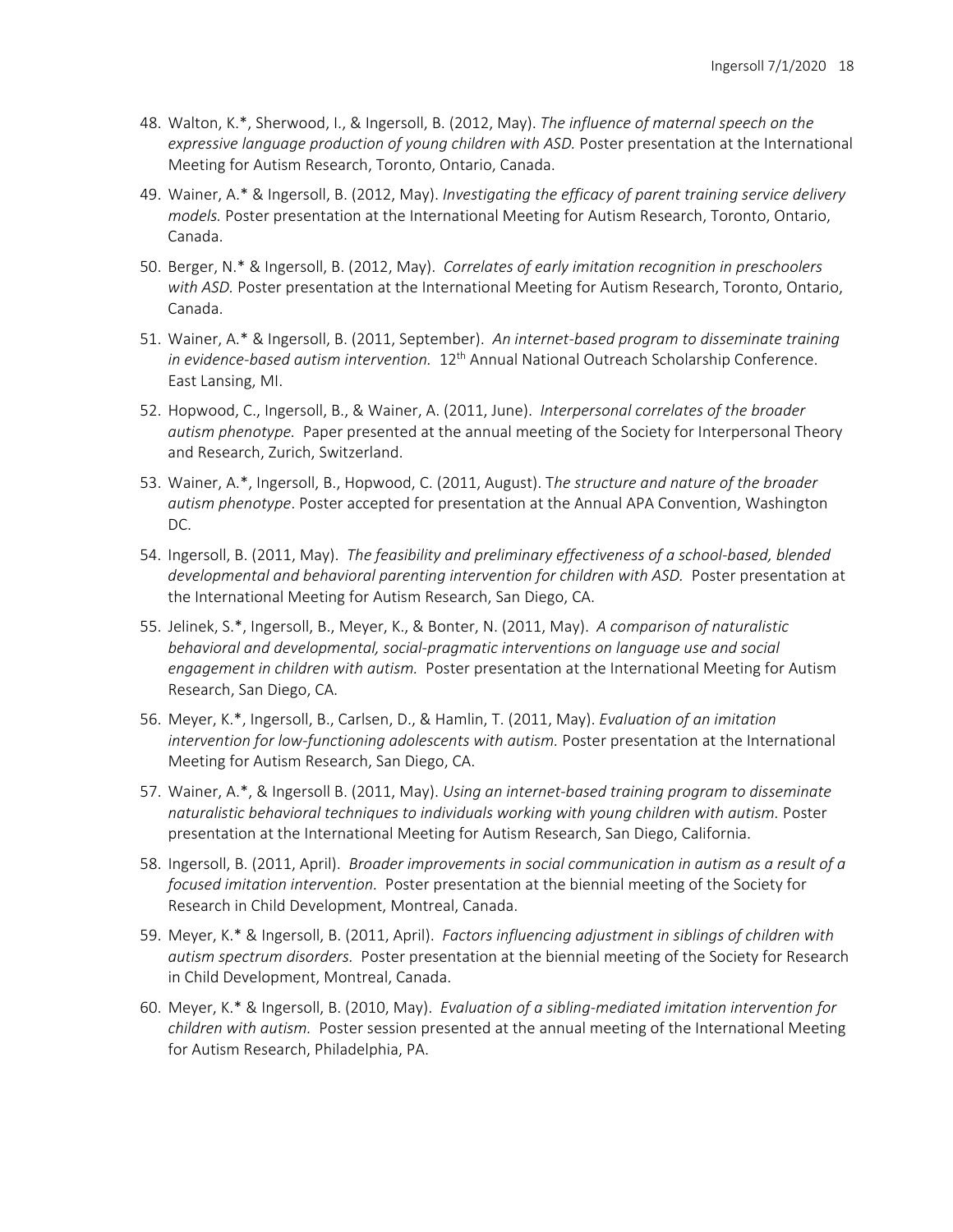- 61. Wainer, A.\* & Ingersoll, B. (2010, May). *Using a distance learning program to introduce naturalistic behavioral techniques to parents of young children with autism.* Poster session presented at the annual meeting of the International Meeting for Autism Research, Philadelphia, PA.
- 62. Ingersoll, B. & Bonter, N. (2009, May). *A randomized control trial of Reciprocal Imitation Training in young children with autism.* Poster session presented at the annual meeting of the International Meeting for Autism Research, Chicago, IL.
- 63. Meyer, K.\* & Ingersoll, B. (2009, May). *Correlates of elicited and spontaneous imitation in young children with autism.* Poster session presented at the annual meeting of the International Meeting for Autism Research, Chicago, IL.
- 64. Lalonde, K.\* & Ingersoll, B. (2009, May*). A comparison of the effect of object and gesture imitation training on language use in children with autism.* Poster session presented at the annual meeting of the International Meeting for Autism Research, Chicago, IL.
- 65. Ingersoll, B. (2008, August). *Early intervention in autism: Comparison of behavioral and developmental approaches.* In Current Trends in Autism. Paper presented at the annual meeting of the American Psychological Association.
- 66. Ingersoll, B. & Dvortcsak, A. (2007, June). *Research to practice: Training teachers to provide parent education.* In A. Stahmer (Chair), Use of behavioral interventions in community early intervention programs for children with autism. Symposium conducted at the annual meeting of the Association for Behavior Analysis, San Diego, CA.
- 67. Quirmbach, L. M., Lincoln, A. J., & Feinberg-Gizzo, M. J., & Ingersoll, B., (2007, May). *Social Stories: Mechanisms of effectiveness in increasing game play skills in children diagnosed with autism.* Paper presented at the annual meeting of the International Meeting for Autism Research, Seattle, WA.
- 68. Ingersoll, B., Askew, J., Cooper-Caroselli, Z., D'Angelo, E., Gergans, S., Norse, D., & Whitford, L. (2006, June). *Imitation in autism: Performance on social vs. non-social imitation tasks.* Poster session presented at the annual meeting of the International Meeting for Autism Research, Montreal, Canada.
- 69. Whalen, C., Liden, L., Ingersoll, B., Dallaire, E., & Liden, S. (2006, May). *Facilitating language and social behaviors using the TeachTown program.* In C. Whalen (Chair), TeachTown: A comprehensive computer-assisted ABA treatment program for children with autism. Symposium conducted at the annual meeting of the Association for Behavior Analysis, Atlanta, GA.
- 70. Ingersoll, B., Gergans, S., Lewis, E., & Kroman, E. (2006, February). *Teaching symbolic gesture use to young children with autism using a naturalistic behavioral intervention.* Poster session presented at the annual meeting of the California Association for Behavior Analysis.
- 71. Whalen, C., Liden, L., Ingersoll, B., & Dallaire, E. (2006, February). *Using computers to facilitate language and social interaction.* Poster session presented at the annual meeting of the California Association for Behavior Analysis.
- 72. Ingersoll, B. (2005, April). *The effect of parent-implemented Reciprocal Imitation Training on imitation skills in young children with autism.* Poster session presented at the bi-annual meeting of the Society for Research in Child Development, Atlanta, GA.
- 73. Ingersoll, B. (2005, April). *The social role of imitation in autism: Evaluation and intervention implications.* Invited address at the annual meeting of the Western Psychological Association, Portland OR.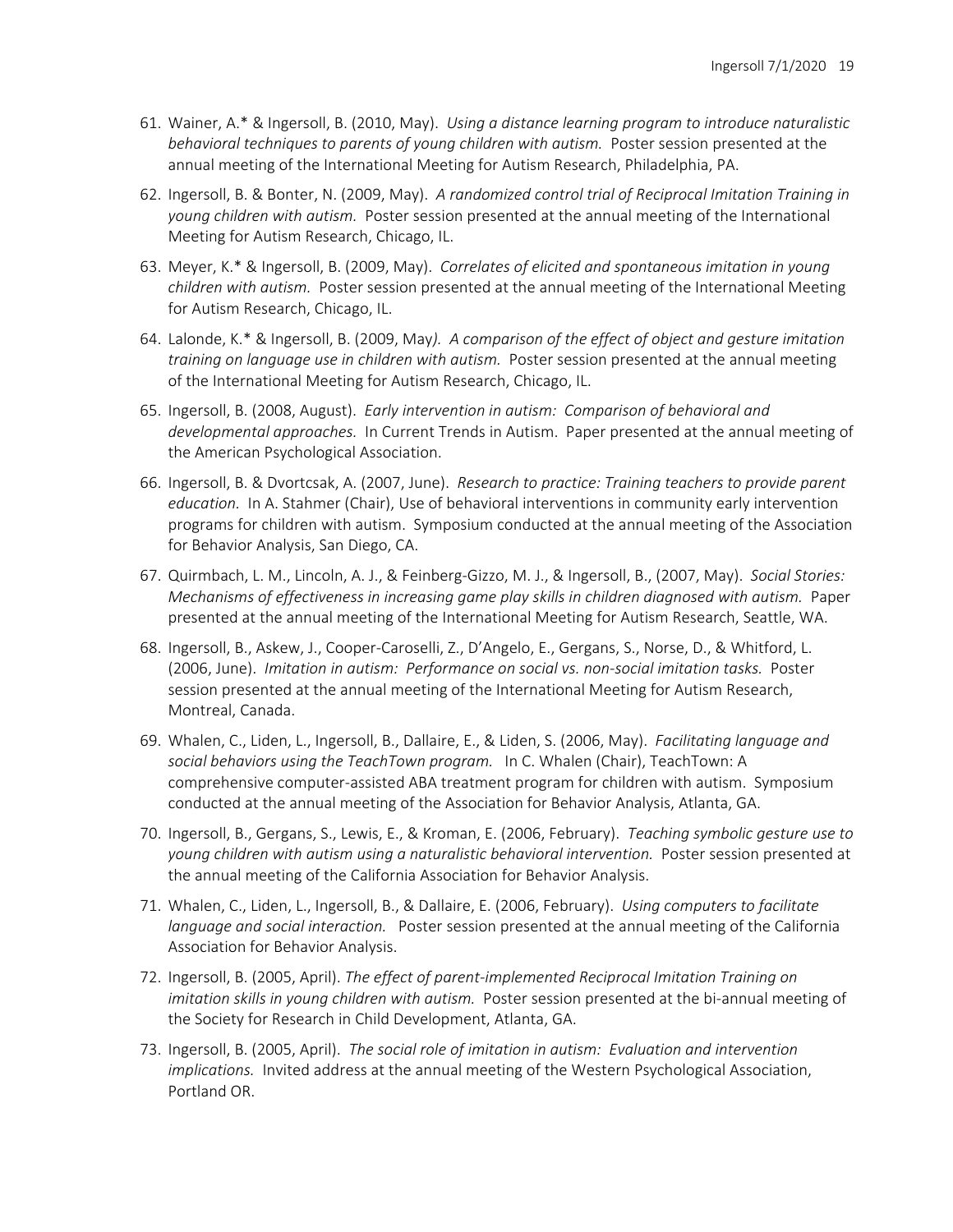- 74. Dvortscak, A & Ingersoll, B. (2004, November). *Parent-mediated intervention: Teaching parents strategies to promote their child's communication development.* Presentation at the Oregon Speech-Hearing Association, Portland, OR.
- 75. Ingersoll, B. & Schreibman, L. (2004, May). *Teaching the imitation and spontaneous use of gesture in young children with autism.* Paper presented at the annual meeting of the International Meeting for Autism Research, Sacramento, CA.
- 76. Ingersoll, B., Dvortcsak, A., Sikora, D., & Buckendorf, B. (2003, November). *Efficacy of Floor Time as an intervention strategy for children with autism.* Poster session presented at the annual meeting of the American Speech-Language Hearing Association, Chicago, IL.
- 77. Dvortcsak, A., Ingersoll, B. & Buckendorf, B. (2003, November). *Developmental and naturalistic behavioral approaches: Theory and practice.* Paper presented at the annual meeting of the American Speech-Language Hearing Association, Chicago, IL.
- 78. Ingersoll, B. & Schreibman, L. (2002, October). *The effect of reciprocal imitation training on imitative and spontaneous pretend play in children with autism*. Poster session presented at the annual meeting for the International Meeting for Autism Research, Orlando, FL.
- 79. Ingersoll, B. & Stahmer, A. (2002, May). *Teaching peer interaction skills in toddlers with autism: Effects of contingent imitation training.* In A. Stahmer (Chair), The role of typical toddlers in the early social development of children with autism. Symposium conducted at the annual meeting of the Association for Behavior Analysis, Toronto, Canada.
- 80. Ingersoll, B. & Schreibman, L. (2001, November). *Training spontaneous imitation in children with autism using naturalistic teaching strategies.* Paper presented at the annual meeting of the International Meeting for Autism Research, San Diego, CA.
- 81. Stahmer, A. C. & Ingersoll, B. (2001, November). *Assessing the outcome of toddlers with autistic spectrum disorder in inclusive programming: Standardized and functional measures.* Paper presented at the annual meeting for the International Meeting for Autism Research, San Diego, CA.
- 82. Ingersoll, B., Schreibman, L., & Tran, Q. (2001, May). *Using toy preference to enhance motivation for imitation in children with autism: Assessment and treatment.* In L. Schreibman (Chair), Linking assessment research to behavioral treatments for children with autism. Symposium conducted at the annual meeting of the Association for Behavior Analysis, New Orleans, LA.
- 83. Ingersoll, B., Tran, Q., & Schreibman, L. (2001, May). *Sensory versus social motivation effects on the imitation performance of children with autism.* Poster session presented at the biennial meeting of the Society for Research in Child Development, Minneapolis, MN.
- 84. Ingersoll, B., Stahmer, A., & Schreibman, L. (2000, May). *Functional communication skills in an inclusive setting: Outcomes for young children with autistic spectrum disorder.* Poster session presented at the annual meeting of the Association for Behavior Analysis, Washington, DC.
- 85. Ingersoll, B., Schreibman, L., & Stahmer, A. (2000, February). *Inclusive classroom model for children at-risk for autism.* In M. H. Charlop-Christy and L. Schreibman (Co-chairs), Teaching social skills to children with autism. Symposium conducted at the annual meeting of the California Association for Behavior Analysis, San Francisco, CA.
- 86. Ingersoll, B., Stahmer, A., & Schreibman, L. (1999, May). *Differential treatment outcomes for children at-risk for autism based on social subtype.* Poster session presented at the annual meeting of the Association for Behavior Analysis, Chicago, IL.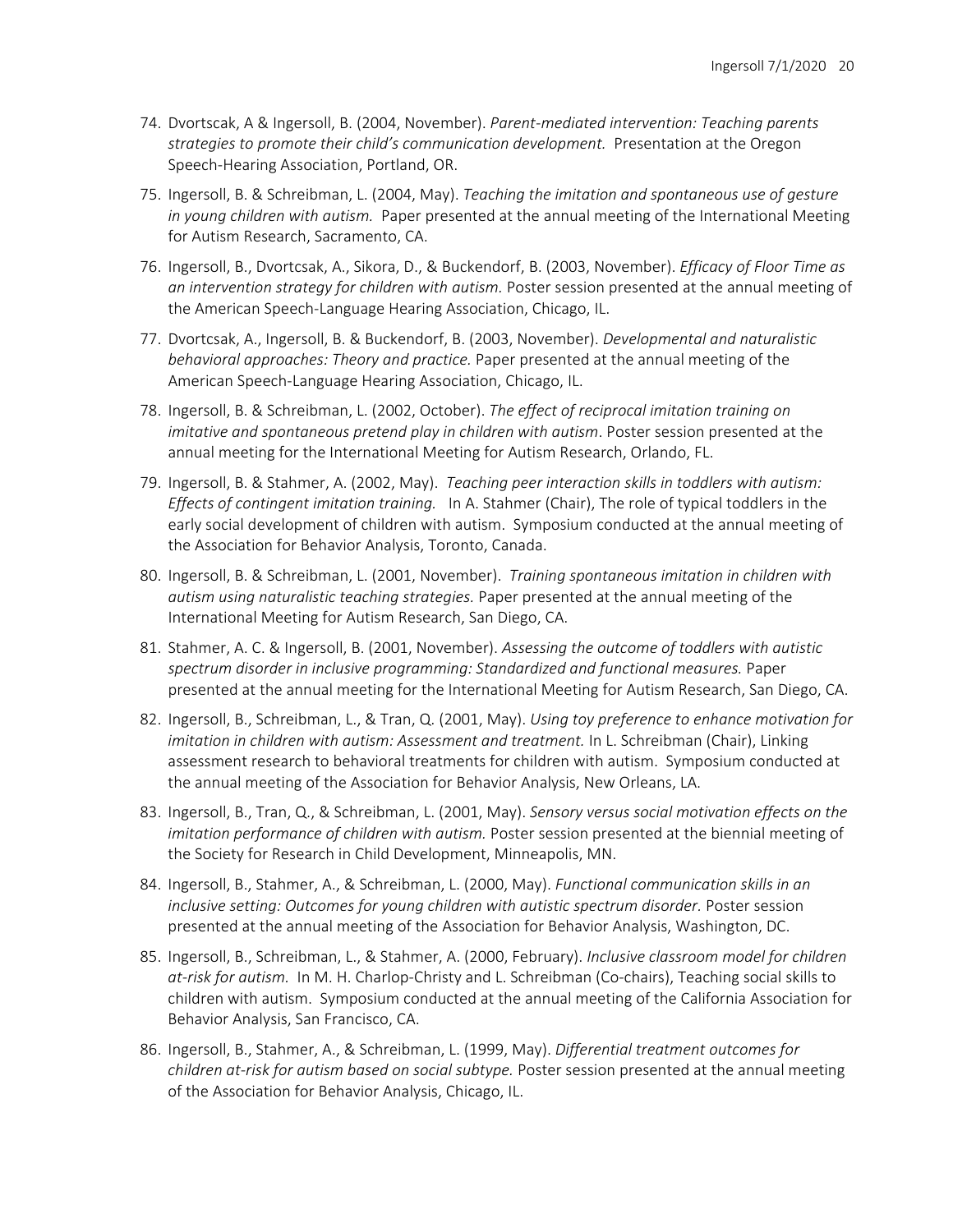# Invited Talks and Colloquia

- 1. Ingersoll, B. (2019, October). *Partnering with parents.* Invited talk at the NDBI Conference, Irvine, CA.
- 2. Ingersoll, B. (2019, September). *Increasing access to parent-mediated interventions for young children with ASD.* Plenary Lecture/Webinar, Novosibirsk NeuroNet Center, Novosibirsk, Russia.
- 3. Ingersoll, B. (2019, June). *Increasing access to parent-mediated interventions for young children with ASD.* Grand Rounds, Marcus Autism Center, Emory University, Atlanta, GA.
- 4. Ingersoll, B. (2019, March). *ASD in college students: Assessment, supports, and interventions.*  Invited talk for MSU Counseling and Psychiatric Services (CAPS), East Lansing, MI
- 5. Ingersoll, B., Straiton, D., & Casagrande, K. (2018, June). *Family training in the Medicaid Autism Benefit: Preliminary data.* Presentation for the Michigan Department of Health and Human Services.
- 6. Ingersoll, B. (2018, September). *Teaching social communication to children with autism: An overview of Project ImPACT.* Grand Rounds, Center for Autism and Developmental Disabilities, Lancaster, PA.
- 7. Ingersoll, B. (2018, April). *Designing for dissemination: The development of an evidence-based parent-mediated intervention for children with ASD.* Invited keynote address at the Taiwan Association for Clinical Psychology, Kaohsiung, Taiwan.
- 8. Ingersoll, B. (2017, December). *Using telehealth to increase access to parent-mediated intervention in young children with autism.* Grand Rounds, Beaumont Hospital, Royal Oak, MI.
- 9. Ingersoll, B. (2017, November). *Designing for dissemination: The development of an evidence-based parent-mediated intervention for children with ASD.* Invited address at the Autism Spectrum/Developmental Disorders Pre-Conference, AS/DD Special Interest Group, at the annual meeting of the Association for Behavioral and Cognitive Therapies, San Diego, CA.
- 10. Ingersoll, B. (2016, December). *Using telehealth to increase access to parent-mediated intervention in young children with ASD.* Invited talk at the Thompson Center for Autism & Neurodevelopmental Disorders, University of Missouri, Columbia, MO.
- 11. Ingersoll, B. (2016, March). *Increasing access to intervention for children with ASD: Relative benefits of self-directed vs. therapist-assisted telehealth-based parent-mediated intervention.* Betty Simon Lecture at University of Iowa, Department of Psychiatry, Iowa City, IA.
- 12. Ingersoll, B. (2015, November). *Pilot RCT of self-directed vs. therapist-assisted telehealth-based parent-mediated intervention for young children with ASD.* Colloquium at MSU's RAIND Seminar Series, East Lansing, MI.
- 13. Ingersoll, B. (2015, November). *Parent-mediated intervention in ASD: A framework for development and evaluation.* Colloquium at MSU's Communication Sciences and Disorder Colloquium Series, East Lansing, MI.
- 14. Ingersoll, B. (2015, May). *Improving access to parent-mediated intervention in ASD.* Colloquium at the Center on Human Development, University of Oregon, Eugene, OR.
- 15. Ingersoll, B. (2015, March). *Parent-mediated intervention in ASD: Challenges and opportunities.*  Annual Public Health Lecture, AJ Drexel Autism Institute, Drexel University, Philadelphia, PA.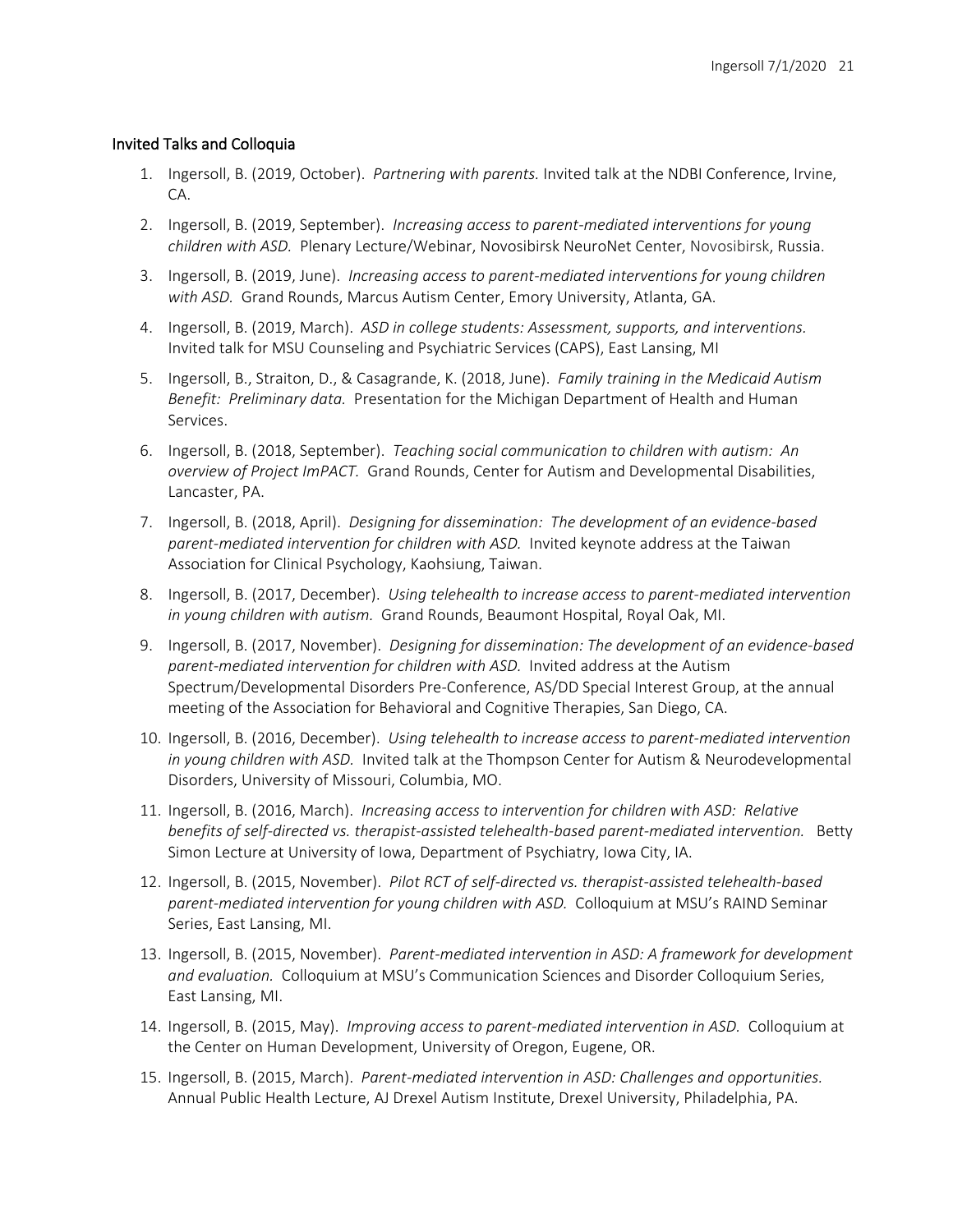- 16. Ingersoll, B. (2014, October). *Towards an understanding of active ingredients of a parent-mediated intervention model.* Colloquium at MSU's Clinical Science Forum, East Lansing, MI.
- 17. Ingersoll, B. (2014, October). *Community-focused parent mediated interventions for young children with autism.* Invited talk at MU Thompson Center Autism Conference, University of Missouri, Jefferson City, MO.
- 18. Ingersoll, B. (2014, September). *Project ImPACT: A parent-mediated social communication intervention.* Invited talk at the Michigan Autism Conference, Western Michigan University, Kalamazoo, MI.
- 19. Ingersoll, B. (2014, January). *Teaching social imitation: An introduction to Reciprocal Imitation Training.* Invited talk at Southwest Autism Research and Resource Center (SARRC). Phoenix, AZ.
- 20. Ingersoll, B. (2013, October). *Parent-mediated intervention for young children with ASD: An introduction to Project ImPACT.* Keynote presentation at the Center for Autism and Related Disorders –Kennedy Krieger Institute's Annual Conference. Bethesda, MD.
- 21. Ingersoll, B. (2013, October). *Teaching social imitation: An Introduction to Reciprocal Imitation Training.* Invited talk at the Center for Autism and Related Disorders –Kennedy Krieger Institute's Annual Conference. Bethesda, MD.
- 22. Ingersoll, B. (2013, October). *Expanding the reach of parent-meditated intervention in ASD using eHealth.* Invited talk at the DOCTRID Conference, Dublin, Ireland.
- 23. Ingersoll, B. (2012, October). *Closing the research-to-practice gap: A model for the development of parent-mediated intervention in ASD.* Colloquium at MSU's Clinical Science Forum, East Lansing, MI.
- 24. Ingersoll, B. (2012, December). *Improving social communication in children with ASD: Initial efficacy of a blended intervention model.* Colloquium at Hope Network Behavioral Health Services' Grand Rounds. Grand Rapids, MI.
- 25. Ingersoll, B. (2012, April). *An introduction to Project ImPACT*. Invited talk at the START Conference. Lansing, MI.
- 26. Ingersoll, B. (2012, February). *Parent-mediated interventions.* Autism Speaks' Moving the Needle Initiative, Washington DC.
- 27. Ingersoll, B. (2011, November). *Family functioning in ASD: The role of the BAP.* Colloquium at MSU's Clinical Brown Bag Series, East Lansing, MI.
- 28. Ingersoll, B. (2011, January). *Project ImPACT: Improving parents as communication teachers.*  Invited talk at the Center for Autism and Related Disorders -University of Central Florida's Annual Conference. Orlando, FL.
- 29. Ingersoll, B. (2011, January). *Teaching individuals with autism to imitate in a social context.* Invited talk at the Center for Autism and Related Disorders -University of Central Florida's Annual Conference. Orlando, FL.
- 30. Ingersoll, B. (2010, October). *Teaching social communication to children with autism.* Invited talk at the Center for Autism and Related Disorders- Albany's Annual Conference. Albany, NY.
- 31. Ingersoll, B. (2010, October). *RIT: A social communication intervention for children with autism.* Colloquium at MSU's Communication Sciences and Disorder Colloquium Series, East Lansing, MI.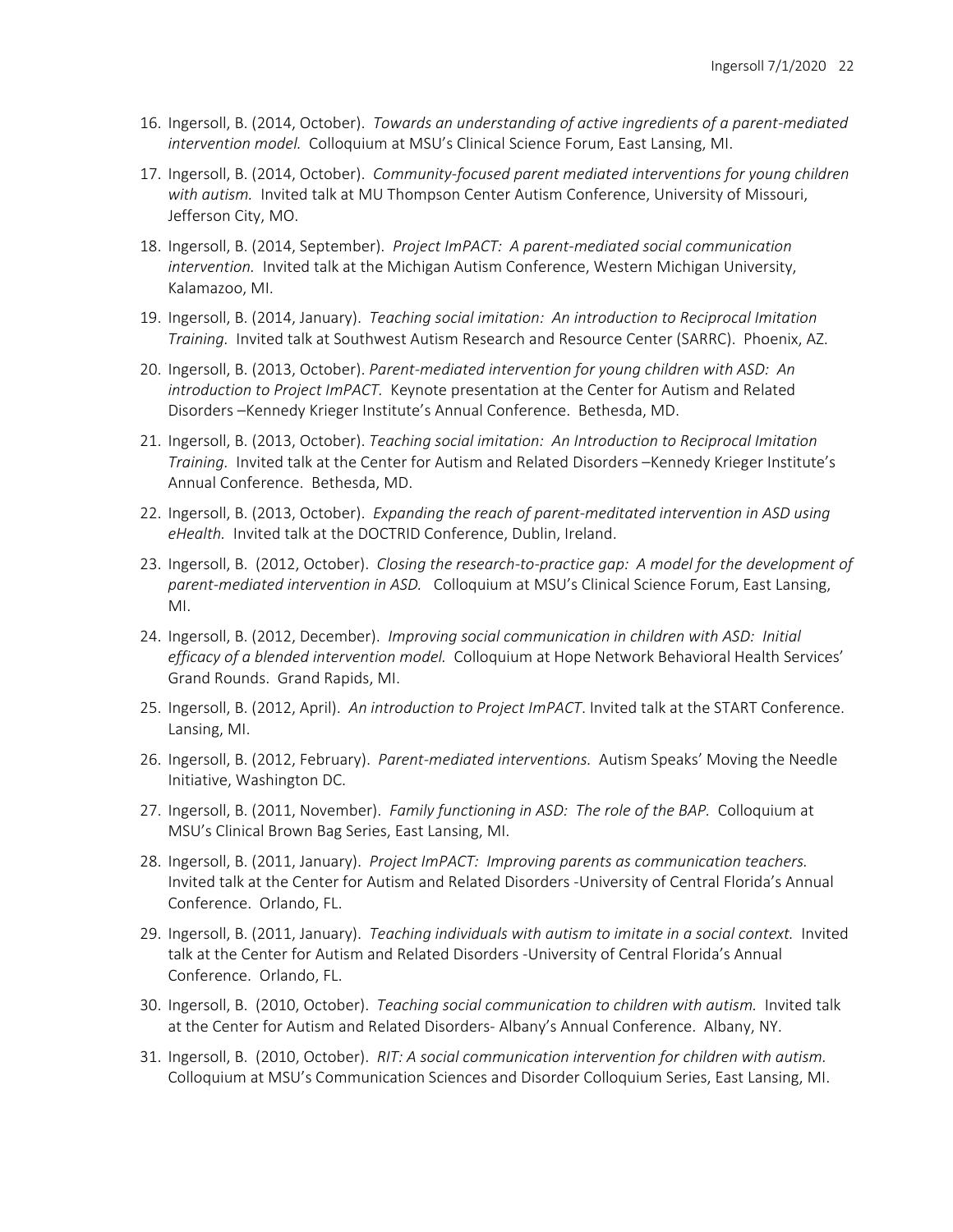- 32. Ingersoll, B. (2010, April). *Improving imitation in young children with autism.* Breakout session at MSU's Autism Conference, East Lansing, MI.
- 33. Ingersoll, B. (2009, November). *Imitation in autism: Defining the deficit.* Colloquium at MSU's Cognitive Forum, East Lansing, MI.
- 34. Ingersoll, B. & Meyer, K. (2009, September). *Project ImPACT: Teaching parents of children with ASD strategies to enhance their child's social communication*. Workshop at the Annual Michigan Department of Community Mental Health Home and Community Based Waivers Conference, Lansing, MI.
- 35. Ingersoll, B. & Craft, A. (2009, May). *Project ImPACT: Teaching parent strategies to improve socialcommunication skills in their children with autism spectrum disorders.* Workshop at the Michigan Association of Community Mental Health Boards Spring Conference, Kalamazoo, MI.
- 36. Ingersoll, B. & Meyer, K. (2008, October). *Project ImPACT: Teaching parents of children with ASD strategies to enhance their child's social communication*. Workshop at the Annual Michigan Department of Community Mental Health Home and Community Based Waivers Conference, Lansing, MI.
- 37. Ingersoll, B. (2006, February). *The social function of imitation in infancy: Implications for autism.*  Department of Psychology, Reed College, Portland, OR.
- 38. Ingersoll, B. (2006, February). *Social communication interventions for children with autism.* School of Professional Psychology, Pacific University, Forest Grove, OR.
- 39. Ingersoll, B. (2005, May). *Imitation in autism: A social deficit?* Center for Human Development Seminar Series, University of California, San Diego, CA.
- 40. Ingersoll, B. (2004, November). *The social role of imitation skills in children with autism: Assessment and treatment.* Grand Rounds, Child Development & Rehabilitation Center, Oregon Health & Science University, Portland, OR.
- 41. Ingersoll, B. (2004, April). *Parent training for children with autism and communication disorders.* Community Connections Network Annual Conference, Troutdale, OR
- 42. Ingersoll, B. (2004, March). *Imitation as a social behavior: Implications for the assessment and treatment of imitation deficits in children with autism.* Vanderbilt Kennedy Center for Research on Human Development, Vanderbilt University Medical School, Nashville, TN.
- 43. Ingersoll, B. (2004, January). *Parent-mediated intervention for children with autism.* Department of Occupational Therapy, Child Development & Rehabilitation Center, Oregon Health & Science University, Portland, OR.
- 44. Ingersoll, B. (2003, April). *Teaching children with autism imitation using a naturalistic treatment approach: Effects on social-communication behaviors.* Department of Occupational Therapy, Child Development & Rehabilitation Center, Oregon Health & Science University, Portland, OR
- 45. Ingersoll, B. (2003, February). *The effect of reciprocal imitation training on social-communicative behavior in young children with autism.* Paper presented at the research meeting of the M.I.N.D. Institute Research Program, Davis, CA.
- 46. Ingersoll, B. (2002, April). *Teaching children with autism to imitate using a naturalistic treatment approach: Effects on imitation, social, and language behaviors.* PDP/NLP Colloquium Series, University of California, San Diego, CA.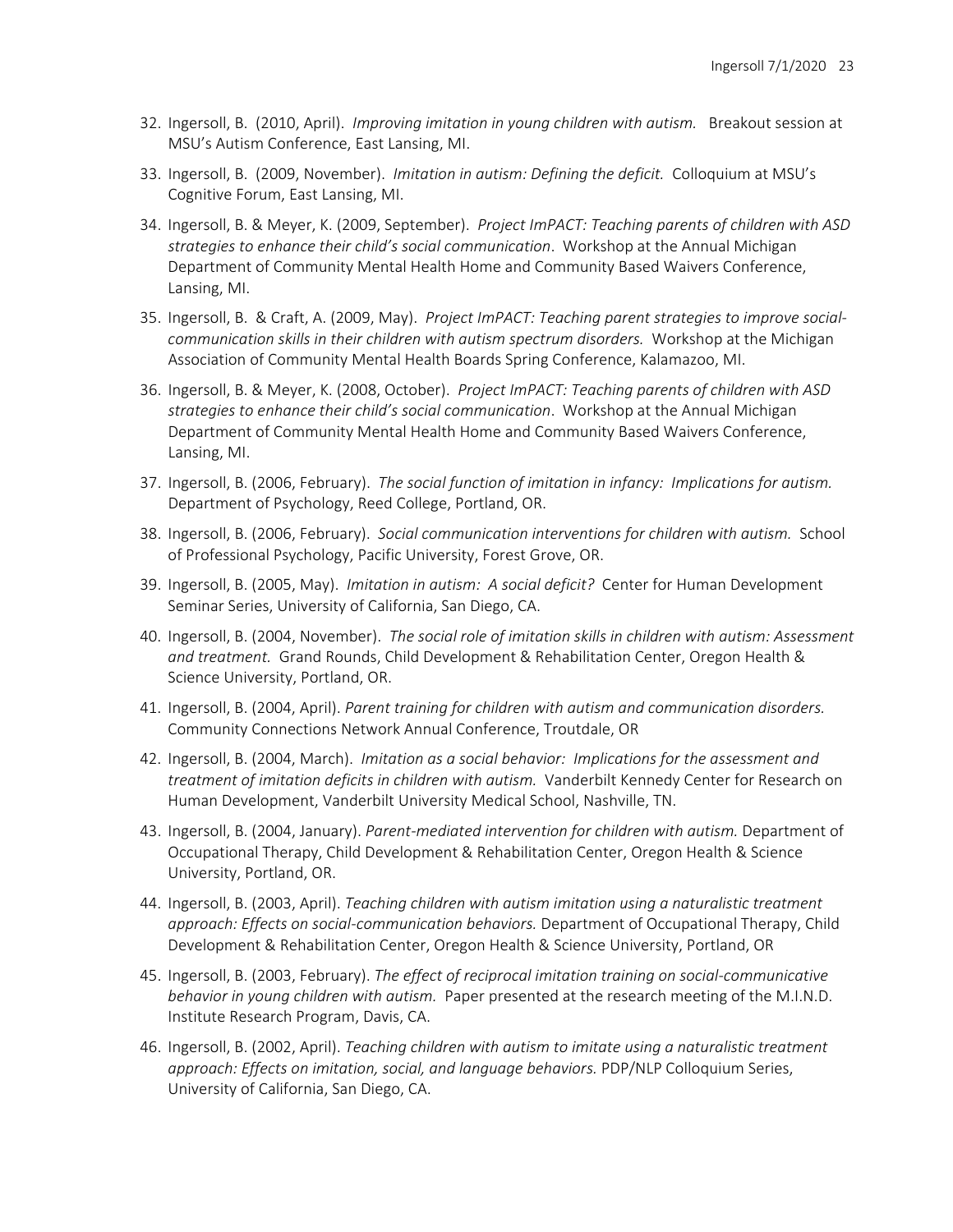47. Wagner, S. & Ingersoll, B. (1997, October). *Including students with autism/PDD in regular education classes: Considerations for success.* Invited workshop at the annual meeting of the Georgia Association for Young Children, Atlanta, GA.

# TEACHING EXPERIENCE

#### Michigan State University

PSY 424: Child and Family Psychopathology PSY 493: Special Issues: Autism PSY 993: Clinical Supervision PSY 854: Behavior Disorders of Childhood PSY 312: Introduction to Clinical Psychology

#### Lewis & Clark College

Early Intervention in Autism Behavior Modification Research Methodology Introduction to Psychology

#### UC-San Diego

Introduction to Abnormal Psychology

#### Mentoring

*Honors Theses*

Stephanie Laut – *Michigan State University,* Option B (2009) Ian Sherwood - *Michigan State University*, Option A (2010) Sara Tischler - *Michigan State University*, Option B (2010) Kelly Phelan - *Michigan State University*, Option B (2011) Nicole Block - *Michigan State University*, Option A (2012) Lauren Mansten - *Michigan State University*, Option A (2013) Kelsey Napier – *Michigan State University,* Option A (2015) Georgia Bayerl – *Michigan State University,* Option A (2016) Seth Rowles – *Michigan State University,* Option A (2017) Emma Pytleski - *Michigan State University,* Option B (2018) Grace MacDonald– *Michigan State University,* Option A (2020)

#### *Masters Committees*

Katie Meyer – *Michigan State University, Clinical Psychology* (2009), Chair Brittany Lannert – *Michigan State University, Clinical Psychology* (2010) Allison Wainer – *Michigan State University, Clinical Psychology* (2011), Chair Natalie Berger - *Michigan State University, Clinical Psychology* (2013), Chair Katherine Pickard - *Michigan State University, Clinical Psychology* (2014), Chair Allison Gornik - *Michigan State University, Clinical Psychology* (2015) Karis Casagrande - *Michigan State University, Clinical Psychology* (2016), Chair Chelsea Kneip - *Michigan State University, Clinical Psychology* (2016) Kyle Frost - *Michigan State University, Clinical Psychology* (2018), Chair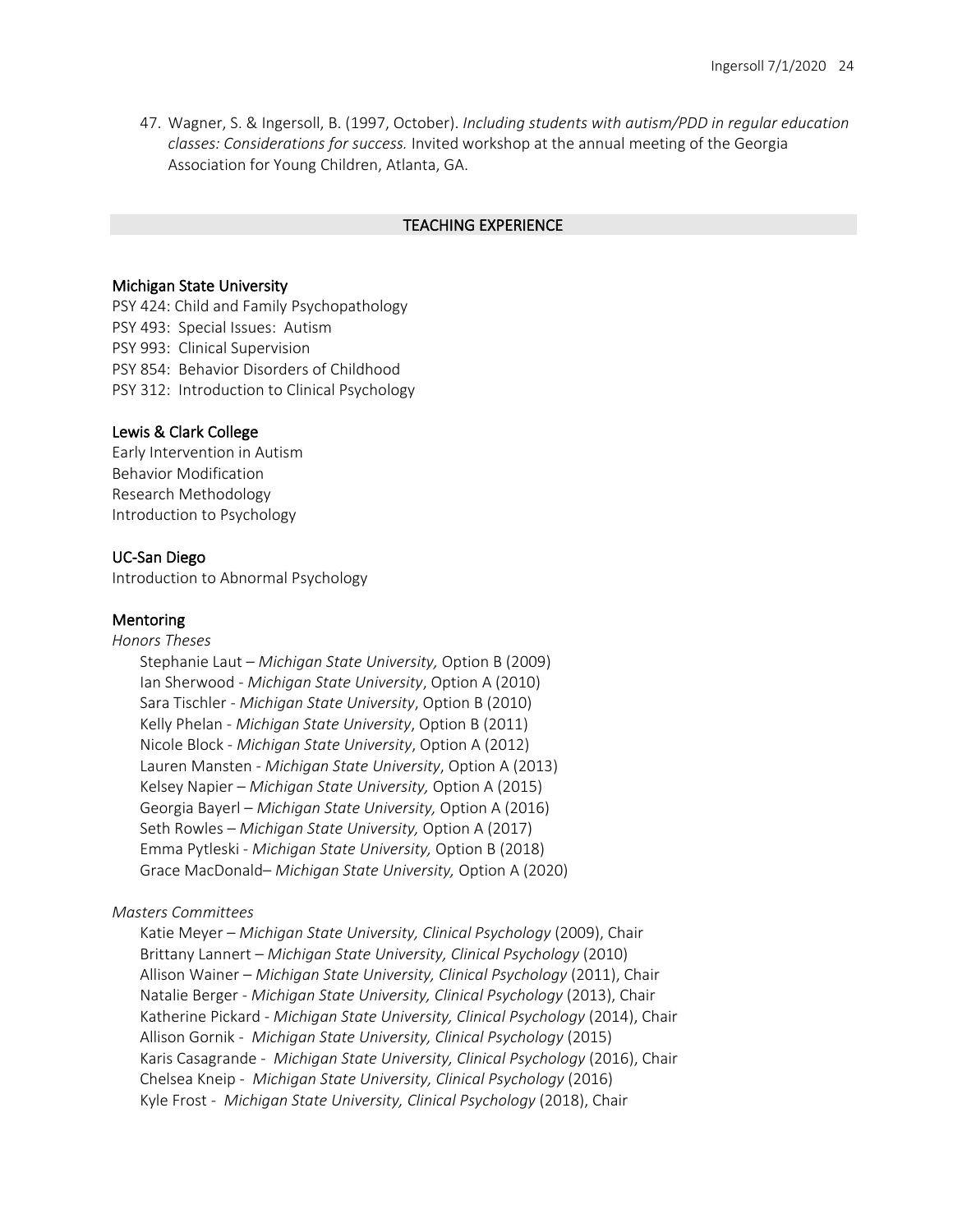Diondra Straiton - *Michigan State University, Clinical Psychology* (2019), Chair Asksheya Sridar - *Michigan State University, Clinical Psychology* (2020)

#### *Doctoral Committees*

Julie Ramisch – *Michigan State University, Human Development and Family Studies* (2012) Katie (Meyer) Walton - *Michigan State University, Clinical Psychology* (2012), Chair Ashlea Klahr - *Michigan State University, Clinical Psychology* (2013) Allison Wainer – *Michigan State University, Clinical Psychology* (2013), Chair Jillian Fortain - *Michigan State University, School Psychology* (2015) Cait Listro - *Michigan State University, Clinical Psychology* (2016) Natalie Berger - *Michigan State University, Clinical Psychology* (2017), Chair Katherine Pickard - *Michigan State University, Clinical Psychology* (2017), Chair Sharon Lo - *Michigan State University, Clinical Psychology* (2017) Andrew Parks – *Michigan State Univeristy, Kinesiology* (2017) Amy Nassarum - *Michigan State University, School Psychology* (2017) Allison Gornik - *Michigan State University, Clinical Psychology* (2018) Mari MacFarland - *Michigan State University, Special Education* (2018) Addam Warzonek - *Michigan State University, School Psychology Psychology* (2019) Becca Kammes - *Michigan State University, Human development and Family Studies* (2019) Karis Casagrande - *Michigan State University, Clinical Psychology* (2019), Chair Kyle Frost – *Michigan State University, Clinical Psychology* (2019), Chair Lili Gloe – *Michigan State University, Clinical Psychology* (2019) Sarah Avedano - *Michigan State University, Special Education* (2019) Sally Askar - *Michigan State University, School Psychology Psychology* (2020)

#### *External Examiner/Dissertation Reader*

Linda Quirmbach *- California School of Professional Psychology , Clinical Psychology* (2006) Cherie Chan – *Murdoch University, School Psychology and Exercise Science* (2014) Kristin Fossum – *Dalhousie University, Psychology and Neuroscience* (2014) Megan Grant – *LaTrobe University, Psychology and Public Health* (2018)

# CLINICAL EXPERIENCE

- Clinical Supervisor *Michigan State University Psychological Clinic.* Provide clinical supervision to graduatelevel practicum students Clinical Psychology program who are receiving specialized training in working with individuals with autism and related disorders. Co-lead Child CBT Team with Dr. Natalie Moser.
- Director, Autism Treatment & Research Program *Hearing & Speech Institute, Portland, OR.* Founded and directed intervention program for children with autism and their families. Responsibilities included development and provision of clinical services, hiring and supervision of program staff, grant writing, and budget development. Clinical services included individualized parent training program, parent education and support group, sibling social-language group, and behavior management. Clinical services supervised by Darryn Sikora, Ph.D., Licensed Psychologist. (August 2002-December 2004)
- Post-Doctoral Clinical Fellow (APA-approved) *LEND Program, Oregon Institute on Development & Disability, Child Development & Rehabilitation Center, Oregon Health & Science University, Portland, OR.* (August 2003-July 2004)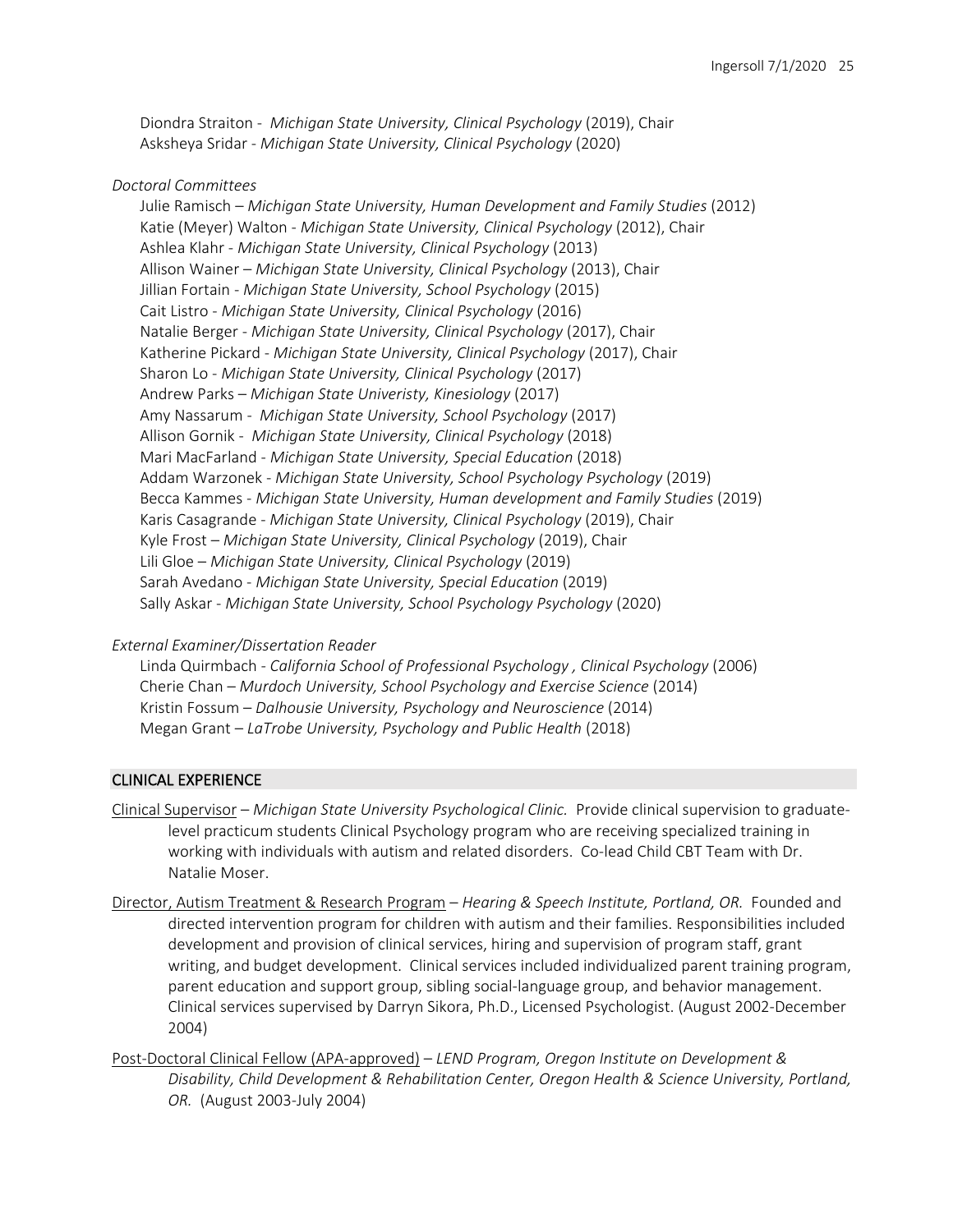*Early Childhood Assessment Clinic.* Conducted clinical assessments of children aged 18 months to five years referred for developmental concerns including developmental delay, language delay, autism, behavior problems, abuse and neglect as part of a multi-disciplinary diagnostic team. Responsibilities included administering and interpreting standardized assessments, conducting the interpretive session, and report writing. Supervisor: Susan Horton, Ph.D., Licensed Psychologist

*ADHD & Learning Disabilities Clinic.* Conducted clinical assessments of children aged six to 12 years referred for attention, learning, and behavioral problems as part of a multi-disciplinary diagnostic team. Responsibilities included administering and interpreting standardized assessments, conducting the interpretive session, and report writing. Supervisor: Russell Jackson, Ph.D., Licensed Psychologist

Pre-doctoral Clinical Psychology Intern/Practicum Student – *Autism Clinic, University of California, San Diego.* Conducted parent training and behavioral therapy with children with autism aged 2-10 years. Administered and interpreted standardized assessments and wrote reports. Provided training in behavior modification and language intervention to area school districts and regional center. Supervisor: Laura Schreibman, Ph.D., Licensed Psychologist (October 1998-August 2002)

#### PROFESSIONAL TRAININGS & WORKSHOP PRESENTATIONS

- Ingersoll, B. (2019, October). *Project ImPACT Introductory Workshop.* Professional training workshop, InStepps, Irvine, CA.
- Ingersoll, B. (2019, September). *Project ImPACT Introductory Workshop.* Professional training workshop, Michigan State University, East Lansing, MI.
- Frost, K., Straiton, D. & Ingersoll, B. (2019, August). *Project ImPACT Introductory Workshop.* Professional training workshop, UNT Kristin Farmer Autism Center, University of North Texas, Denton, TX.
- Ingersoll, B. (2019, May). *Project ImPACT Introductory Workshop.* Professional training workshop, Montgomery County Infant and Toddlers Program, Rockville, MD.
- Ingersoll, B. & Dvortcsak, A. (2019, April). *Project ImPACT Introductory Workshop.* Professional training workshop, Center for Disabilities Studies, University of Delaware, Newark, DE.
- Ingersoll, B. (2018, October). *Reciprocal Imitation Training Introductory Workshop.* Professional training workshop, Nlaka'pamux Nation, Lytton, BC, Canada.
- Ingersoll, B. (2018, October). *Reciprocal Imitation Training Introductory Workshop.* Professional training workshop, Squamish Nation, Vancouver, BC, Canada.
- Straiton, D., Casagrande, K., & Ingersoll, B. (2018, September). *Evidence-based family training strategies*. Workshop for ABA providers hosted by Mid-State Health Network. St. Johns, MI.
- Casagrande, K., Straiton, D., & Ingersoll, B. (2018, September). *Family training in Community Mental Health*. Workshop for families on the Michigan Medicaid Autism Benefit hosted by Mid-State Health Network. St. Johns, MI.
- Frost, K., & Ingersoll, B. (2018, August). *Project ImPACT Introductory Workshop.* Professional training workshop, Center for Development and Disability, University of New Mexico, Albuquerque, NM.
- Ingersoll, B. (2018, June). *Project ImPACT Introductory Workshop.* Professional training workshop, Philadelphia Infant and Toddler Early Intervention Program. Philadelphia, PA.
- Ingersoll, B. (2018, May). *Project ImPACT Introductory Workshop.* Professional training workshop, East Lansing, MI.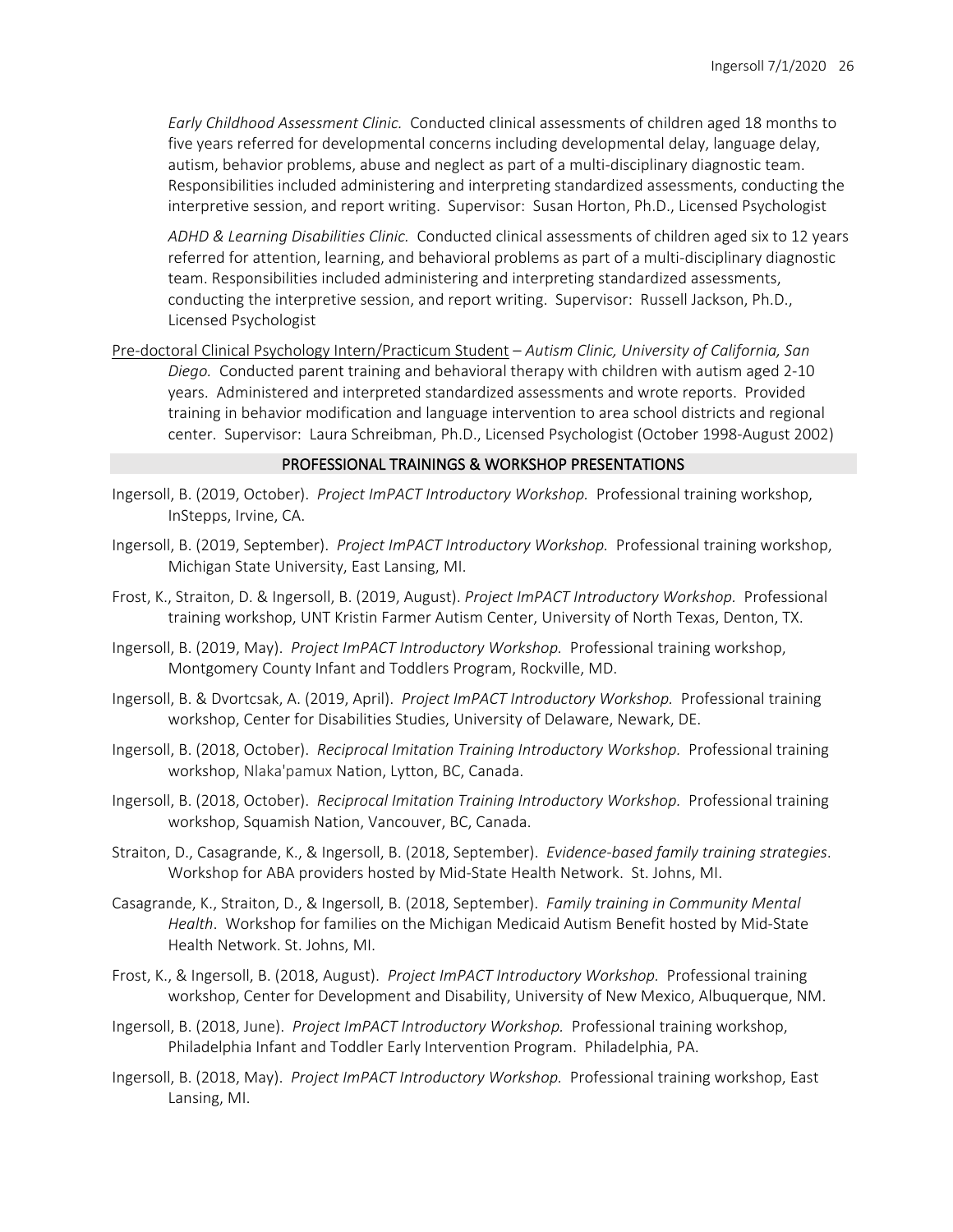- Ingersoll, B. (2018, April). *Reciprocal Imitation Training Introductory Workshop.* Parent and professional training workshop, Foundation for Children with Developmental Delay, Taipei, Taiwan.
- Ingersoll, B. (2018, April). *Project ImPACT Introductory Workshop.* Professional training workshop, Foundation for Children with Developmental Delay, Taipei, Taiwan.
- Casagrande, K. & Ingersoll, B. (2018, April). *Project ImPACT Introductory Workshop.* Professional training workshop, Center for Disabilities and Development, University of Iowa, Iowa City, IA.
- Ingersoll, B. (2017, May). *Project ImPACT Introductory Workshop.* Professional training workshop, East Lansing, MI.
- Ingersoll, B., Pickard, K., & Casagrande, K. (2017, March). *Project ImPACT Introductory Workshop.*  Professional training workshop, Kinark Child and Families Services, Markham, ON, Canada.
- Ingersoll, B. (2016, May). *Project ImPACT Introductory Workshop.* Professional training workshop, East Lansing, MI.
- Pickard, K. & Ingersoll, B. (2015, July). *Project ImPACT Introductory Workshop.* Professional training workshop, ChildServe, Des Moines, IA.
- Bonter, N. & Ingersoll, B. (2015, July). *Project ImPACT Advanced Workshop.* Professional training workshop, Ghent, Belgium.
- Dvortcsak, A. & Ingersoll, B. (2015, April). *Project ImPACT Introductory Workshop.* Professional training workshop, Albertina Kerr, Porland, OR.
- Pickard, K., Berger, N., & Ingersoll, B. (2014, October). *Project ImPACT Introductory Workshop.* Professional training workshop, Muskegon Intermediate School District. Muskegon, MI.
- Pickard, K., Berger, N., & Ingersoll, B. (2014, August). *Project ImPACT Introductory Workshop.* Professional training workshop, Macomb County Community Mental Health. Clinton Township, MI.
- Ingersoll, B. (2014, August). *Providing supports to families with children with autism: The how and the what. .*Professional training workshop, Macomb County Community Mental Health. Clinton Township, MI.
- Ingersoll, B. (2014, May). *Project ImPACT Introductory Workshop.* Professional training workshop, East Lansing, MI.
- Pickard, K. & Ingersoll, B. (2013, December). *Project ImPACT/Parent Coaching.* START Early Childhood/Toddlers with ASD Training. Zeeland, MI.
- Berger, N., Pickard, K., & Ingersoll, B. (2013, November). *Implementing Project ImPACT.* Annual Home and Community Based Waiver Conference. East Lansing, MI.
- Ingersoll, B. (2013, December). *Overview of Project ImPACT.* Webinar for Michigan Department of Community Health, Lansing, MI.
- Ingersoll, B., Wainer, A., & Berger, N. (2013, August). *Project ImPACT Introductory Workshop.* Professional training workshop, Flint, MI.
- Wainer, A. & Ingersoll, B. (2013, July). *Project ImPACT Parent Training Workshop.* Professional training workshop, Ghent, Belgium.
- Ingersoll, B. (2013, May). *Focusing on developing early social communication in young children in autism utilizing an ABA approach.* Autism Alliance of Michigan conference, Lansing, MI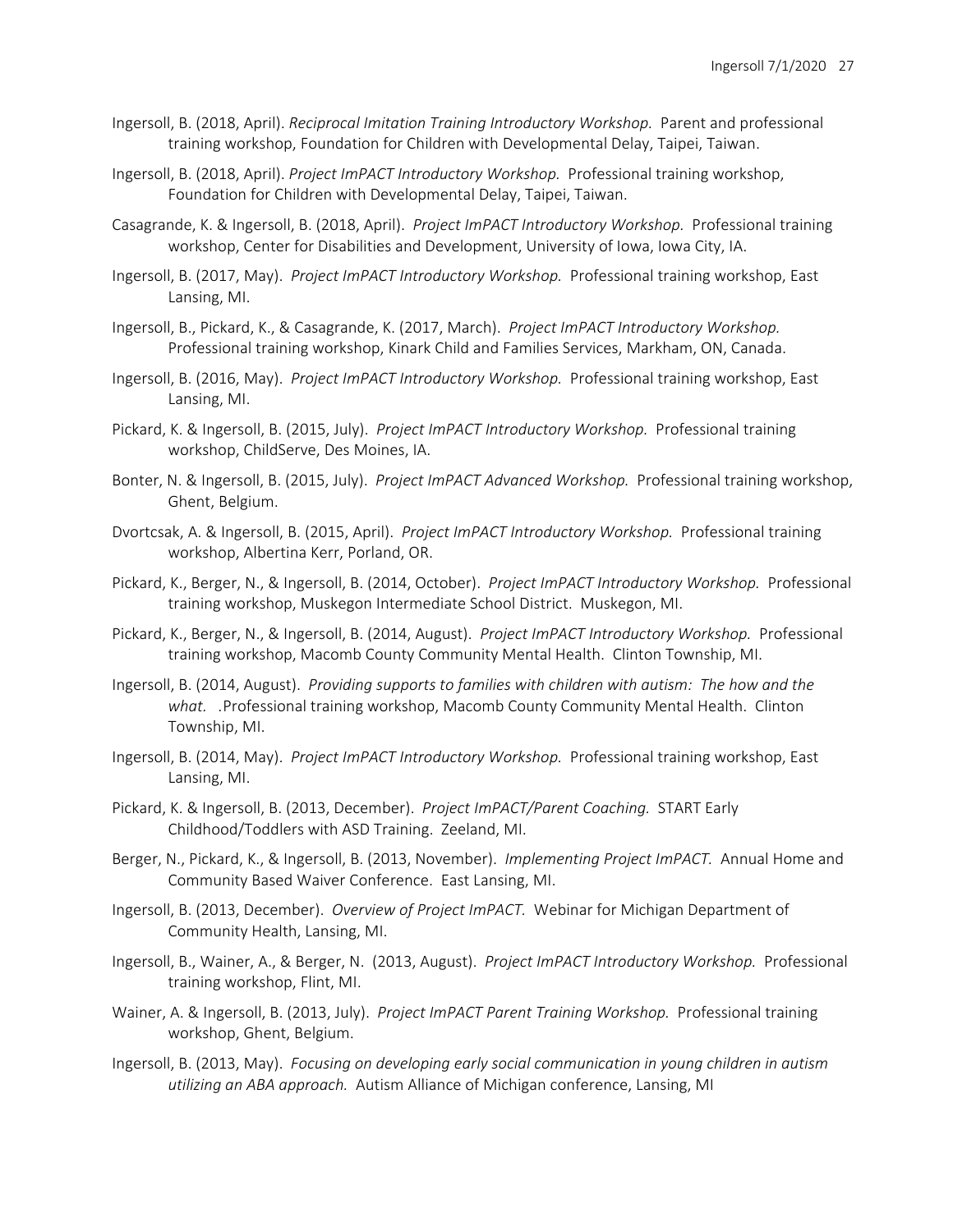- Ingersoll, B. (2013, May). *Project ImPACT Introductory Workshop.* Professional training workshop, East Lansing, MI.
- Ingersoll, B. (2013, May). *Reciprocal Imitation Training: Introductory Workshop.* Professional training workshop, Seattle, WA.
- Ingersoll, B. (2012, November). *Project ImPACT Parent Training Workshop.* Professional training workshop, East Lansing, MI.
- Ingersoll, B. (2012, August). *Project ImPACT Introductory Workshop.* Professional training workshop, East Lansing, MI.
- Wainer, A. & Ingersoll, B. (2012, July). *Implementing Project ImPACT.* In-service training for the Research Group in Developmental Disorders Ghent University, Ghent, Belgium
- Walton, K., Wainer, A., & Ingersoll, B. (2012, April). *Implementing Project ImPACT.* In-service training for Surrey Place Center, Toronto, Ontario, Canada
- Walton, K., Wainer, A., & Ingersoll, B. (2011, September). *Implementing Project ImPACT.* In-service training for Eastern Upper Pennisula Intermediate School District, Sault Ste. Marie, MI.
- Ingersoll, B. (2011, May). *Project ImPACT Introductory Workshop.* East Lansing, MI.
- Wainer, A. & Ingersoll, B. (2011, March). *Implementing Project ImPACT.* In-service training for University of Oklahoma Health Sciences Center, Oklahoma City, OK.
- Ingersoll, B. (2011, January). *Implementing Project ImPACT.* In-service training for Ingham Intermediate School District, Mason, MI.
- Ingersoll, B. (2010, September). *Implementing Project ImPACT.* In-service training for Livingston Educational Services Area, Howell, MI.
- Wainer, A., Bonter, N., & Ingersoll, B. (2010, August). *Implementing Project ImPACT.* In-service training for Kaiser Permanente, Ottawa, CA.
- Wainer, A. & Ingersoll, B. (2010, May). *Implementing Project ImPACT.* In-service training for BRIDGE Collaborative, San Diego, CA.
- Wainer, A., Bonter, N., & Ingersoll, B. (2010, April). *Implementing Project ImPACT.* In-service training for Great Start Collaborative, Lansing, MI.
- Ingersoll, B., Wainer, A., & Bonter, N. (2010, March). *Implementing Project ImPACT.* In-service training for Clinton County Regional Education Services Area, St. Johns, MI.
- Ingersoll, B., Wainer, A., & Bonter, N. (2010, January). *Implementing Project ImPACT.* In-service training for Livingston Educational Services Area, Howell, MI.
- Ingersoll, B. (2009, October). *Implementing Project ImPACT.* In-service training for Ottawa Area Intermediate School District, Holland, MI.
- Ingersoll, B. (2009, October). *Overview of Project ImPACT.* BRIDGE Conference Series, San Diego, CA.
- Ingersoll, B. (2009, October). *Implementing Project ImPACT.* In-service training for Ottawa Area Intermediate School District, Holland, MI.
- Rogers, S. & Ingersoll, B. (2009, June). *Early identification of autism: What is the newest research telling us?* Presentation for the National Professional Development Center on Autism Summer Institute, Lansing, MI.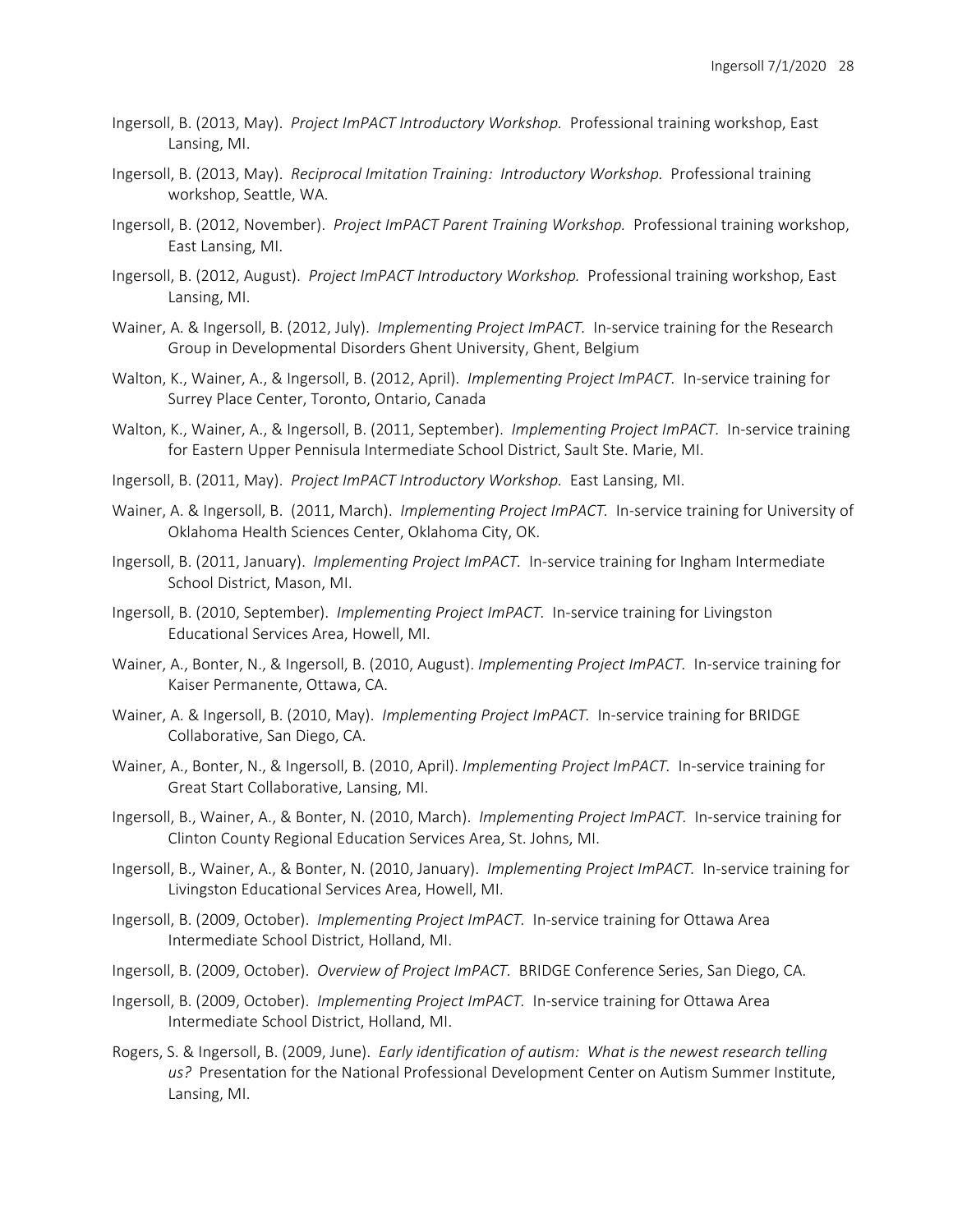- Vismara, L. & Ingersoll, B. (2009, June). *Partnering with families in evidence based practices.* Presentation for the National Professional Development Center on Autism Summer Institute, Lansing, MI.
- Ingersoll, B., Meyer, K., & Bonter, N. (2009, June). *Reciprocal Imitation Training.* Staff training workshop for Center for Discovery, Harris, NY.
- Ingersoll, B. (2008, September). *Teaching the social use of imitation: Reciprocal Imitation Training.* Parent training workshop for Erinoak Autism Intervention Services, Mississauga, ON, Canada.
- Ingersoll, B. (2008, July). *Implementing Project ImPACT.* In-service training for Ottawa Area Intermediate School District, Holland, MI.
- Ingersoll, B. (2008, June). *Implementing Project ImPACT.* Staff training workshop for UCSD Autism Research Program, La Jolla, San Diego.
- Ingersoll, B. (November, 2007). *Training teachers to provide parent education for children with autism.*  Research to Practice Conference, sponsored by Department of Family and Child Ecology, Michigan State University, East Lansing, MI
- Ingersoll, B. (2007, June). *Teaching the social use of imitation: Reciprocal Imitation Training.* In-service training for Erinoak Autism Intervention Services, Mississauga, ON, Canada.
- Ingersoll, B. & Dvortcsak, A. (2007, March). *How to teach parents strategies to promote their child's social communication.* In-service training for Asante Child Development Services, Medford, OR.
- Ingersoll, B. & Hatt, N. (2007, January). *Teaching the social use of imitation: Reciprocal Imitation Training.*  In-service training for Toronto Preschool Autism Program, Toronto, ON, Canada.
- Ingersoll, B. & Hatt, N. (2006, November). *Inclusive programming for students with autism.* In-service training for Corvallis School District, Corvallis, OR.
- Ingersoll, B. & Dvortcsak, A. (2006, October). *How to teach parents strategies to promote their child's social communication.* In-service training for Multnomah Education Service District, Portland, OR.
- Ingersoll, B. & Dvortcsak, A. (2006, September). *How to teach parents strategies to promote their child's social communication.* In-service training for High Desert Education Service District, Bend, OR.
- Ingersoll, B. & Dvortcsak, A. (2006, March; 2007, March). *How to teach parents strategies to promote their child's social communication.* In-service training for Willamette Education Service District, Salem, OR.
- Ingersoll, B. & Dvortcsak, A. (2006, January). *How to teach parents strategies to promote their child's social communication.* In-service training for Linn-Benton-Lincoln Education Service District, Corvallis, OR.
- Ingersoll, B. & Dvortcsak A. (2005, September-November; 2004, September-November; 2005, March-May). *Strategies for promoting your child's social-communication.* Parent training series for families at Northwest Regional Education Service District, Hillsboro, OR.
- Ingersoll, B. & Wiebers-Jensen, M. (2004, September-October). *Self-care workshop for parents.* Hearing & Speech Institute, Portland, OR.
- Dvortcsak A. & Ingersoll, B. (2004, April). *Naturalistic therapy approaches for children with autism and related disorders.* In-service training for Bend-La Pine School District, Bend, OR.
- Ingersoll, B. & Dvortcsak, A. (2004, March). *Training parents to teach their children with autism.* In-service training for Northwest Regional Education Service District, Hillsboro, OR.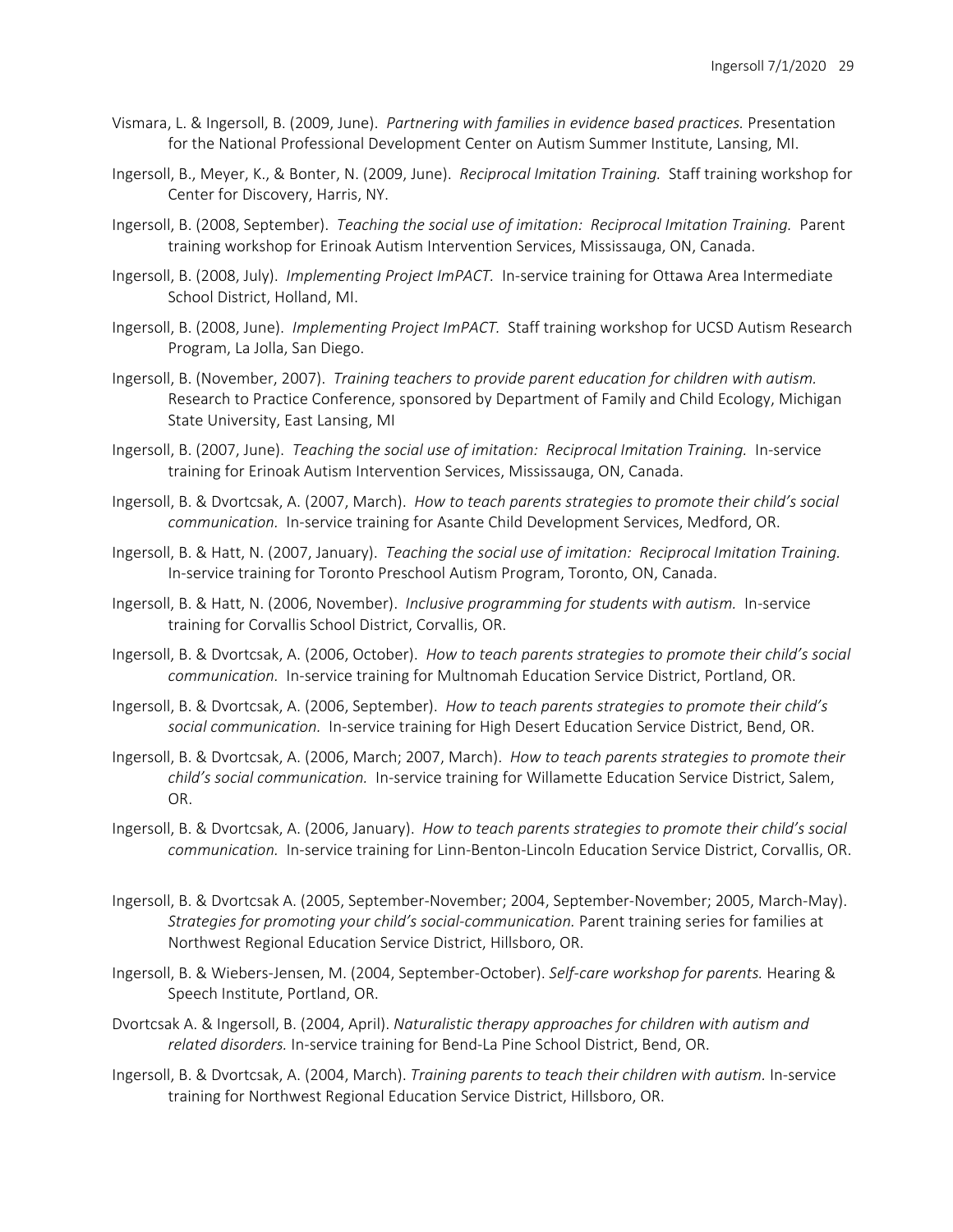- Ingersoll, B. & Jensen, B. (2004, February-March). *Behavior management workshop for parents.* Hearing & Speech Institute, Portland, OR.
- Ingersoll, B. (2003, March). *Naturalistic teaching strategies: Teaching language and play in the natural environment.* Saddleback Unified School District, Mission Viejo, CA.
- Ingersoll, B. (2001, August). *Behavior management for teachers.* Saddleback Unified School District, Mission Viejo, CA.
- Ingersoll, B. (1999, October). *Pivotal response training.* West Orange County Consortium for Special Education, Huntington Beach, CA.

### MEMBERSHIP IN PROFESSIONAL ORGANIZATIONS

International Society for Early Intervention International Society for Autism Research American Psychological Association, Division 33 (ID/DD)

# PROFESSIONAL SERVICE

#### Editorial Activities

*Editorial Boards*

Autism & Developmental Language Impairments Autism – International Journal of Research and Practice Journal of Autism and Developmental Disorders

#### *Ad-hoc Reviewer of Journals*

Acta Psychologica; Autism – International Journal of Research and Practice; Autism & Developmental Language Impairments; Autism Research; Autism Research and Treatment; BMJ: Open Access; Child: Care, Health, & Development; Child Language Teaching & Therapy; Cognitive and Behavioral Practice; Cognitive Development; Developmental Psychology; Development & Psychopathology; Education and Treatment of Children; International Journal of Developmental Disabilities; International Journal of Psychophysiology; Journal of Applied Behavior Analysis; Journal of Autism & Developmental Disorders; Journal of Child and Family Studies; Journal of Consulting & Clinical Psychology; Journal of Developmental and Physical Disabilities; Journal of Early Intervention; Journal of Experimental Analysis of Behavior; Journal of Positive Behavior Interventions; Journal of Psychology & Psychiatry and Allied Disciplines; Journal of Speech, Language, and Hearing Research; Perception; Pilot & Feasibility Studies; PLOS ONE; Psychological Science; Research in Developmental Disabilities.

# *Ad-hoc Grant Reviewer*

Institute for Education Sciences (2008, 2009) Autism Speaks (2008, 2009, 2011, 2012) CUNY Collaborative Incentive Research Grants Program (2008) PCS-CUNY Research Awards Program (2010) Spencer Foundation (2007) Cure Autism Now, Grants Program (2004, 2005, 2007) Netherlands Organization for Health Research and Development, ZonMw Programme (2007) Organization for Autism Research, Applied Research Competition (2004, 2005, 2006) Ireland's Health Research Board (2011) Singapore's National Medical Research Council (2011)